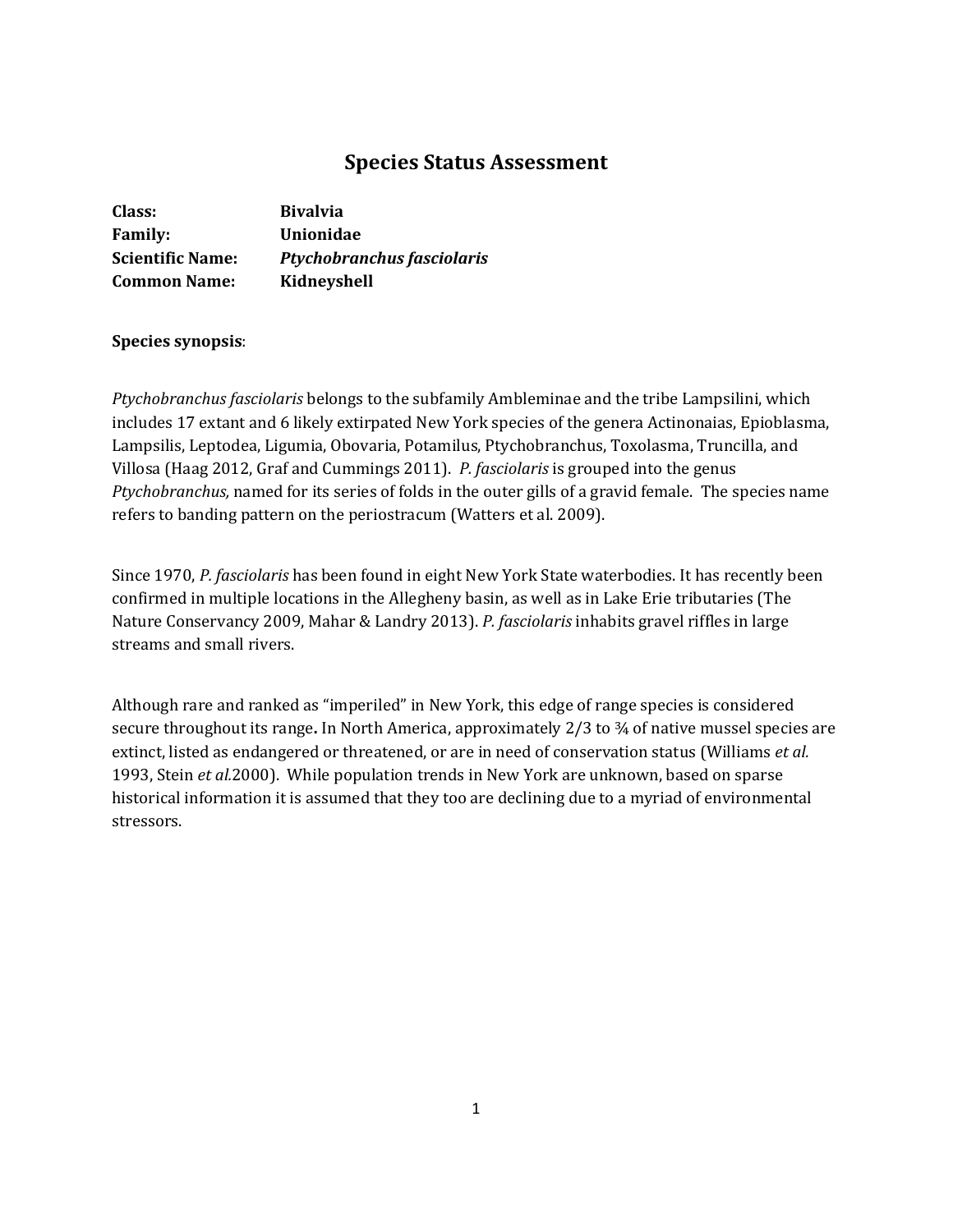### **Status**

# **a. Current and Legal Protected Status**

- **i. Federal \_\_\_\_ \_\_\_\_\_**\_None**\_\_\_\_\_\_\_\_\_\_\_\_\_\_\_\_\_\_\_\_\_\_\_\_\_\_\_\_\_Candidate? \_\_\_**No**\_\_**
- **ii. New York \_\_\_**None Species of Greatest Conservation Need**\_\_\_\_\_\_\_\_\_\_\_\_\_\_**

### **b. Natural Heritage Program Rank**

- **i. Global** <u>\_\_\_\_G4G5 Apparently Secure/Secure</u>
- ii. New York <u>S2 Imperiled</u> Tracked by NYNHP? Yes

## **Other Rank:**

Canadian Species at Risk Act (SARA) Schedule 1/Annexe 1 Status: E (2005) Committee on the Status of Endangered Wildlife in Canada (COSEWIC): Endangered (2003) IUCN Red List Category: Least concern American Fisheries Society Status: Currently Stable (1993)

### **Status Discussion:**

This species is found throughout the Mississippi River system, including the Ohio, Tennessee, and Cumberland Rivers. It has declined to some extent in certain places, although many sites still report large populations. In particular, significant declines have occurred in Canada, while U.S. occurrences have been more stable (NatureServe 2013).

### **II. Abundance and Distribution Trends**

### **a. North America**

**i. Abundance**

**\_\_\_\_\_ declining \_\_\_\_\_increasing \_\_\_X\_\_\_stable \_\_\_\_\_unknown**

**ii. Distribution:**

**\_\_\_X\_\_ declining \_\_\_\_\_increasing \_\_\_\_\_\_stable \_\_\_\_\_unknown**

**Time frame considered: \_\_\_\_\_\_\_\_\_\_\_\_\_\_\_\_\_\_\_\_\_\_\_\_\_\_\_\_\_\_\_\_\_\_\_\_\_\_\_\_\_\_\_\_\_\_\_\_\_\_\_\_\_\_\_\_\_**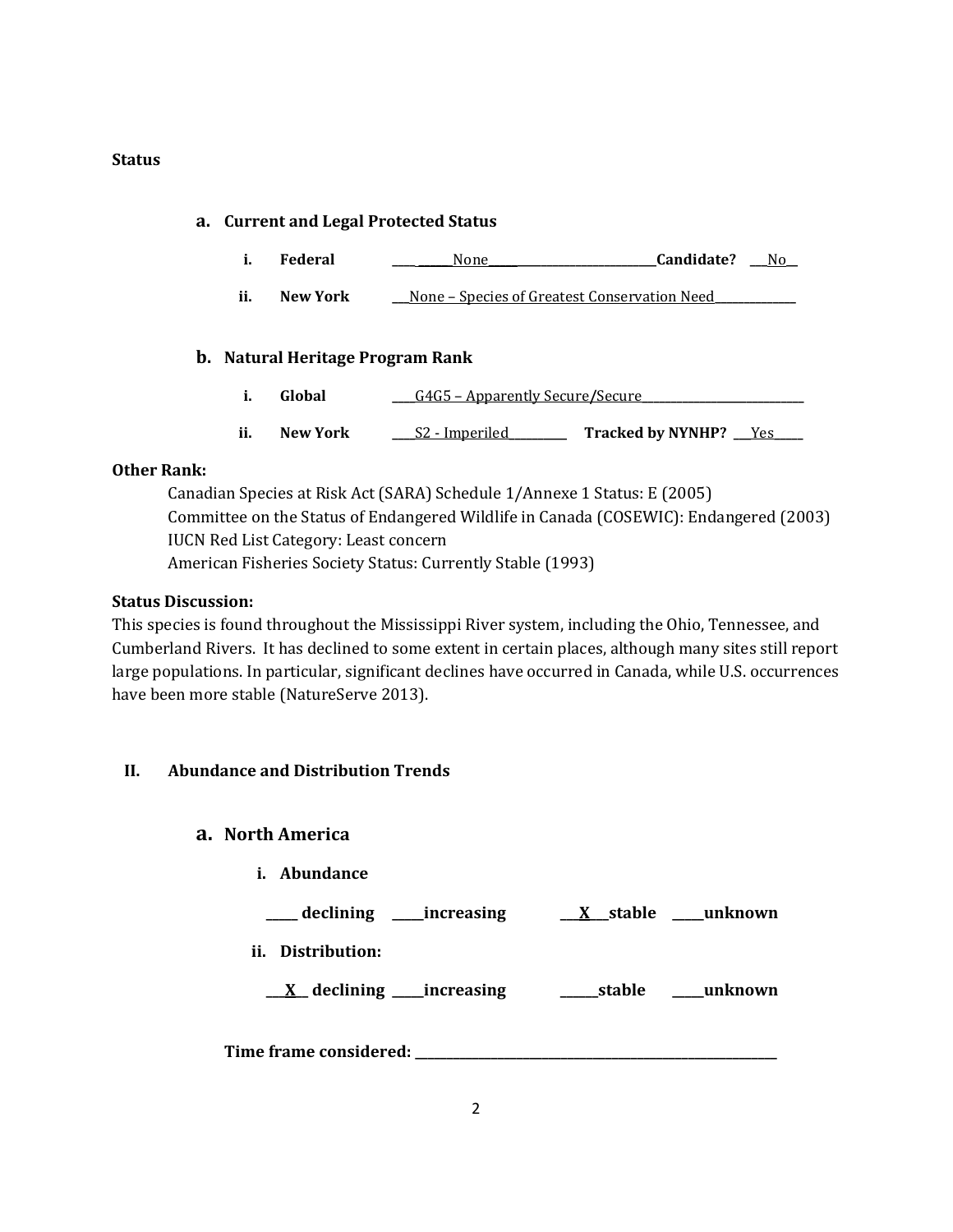# **b. Regional**

**i. Abundance**

| declining _____increasing                  | X stable | unknown  |
|--------------------------------------------|----------|----------|
| ii. Distribution:                          |          |          |
| $\underline{X}$ declining _____ increasing | stable   | _unknown |
| Regional Unit Considered: Northeast        |          |          |
| <b>Time Frame Considered:</b>              |          |          |

**c. Adjacent States and Provinces**

| <b>CONNECTICUT</b>                                           | Not Present $X$                                                   | No data ______                      |
|--------------------------------------------------------------|-------------------------------------------------------------------|-------------------------------------|
| <b>MASSACHUSETTS</b>                                         | Not Present $X$                                                   | No data $\_\_\_\_\_\_\_\_\_\_\_\_\$ |
| <b>NEW JERSEY</b>                                            | Not Present $X$                                                   | No data $\_\_\_\_\_\_\_\_\_\_\_\_\$ |
| <b>ONTARIO</b>                                               | Not Present ________                                              | No data $\_\_$                      |
| <i>i.</i> Abundance                                          |                                                                   |                                     |
|                                                              |                                                                   |                                     |
| ii. Distribution:                                            |                                                                   |                                     |
|                                                              | ____ declining _____ increasing ________ X___ stable ____ unknown |                                     |
| Time frame considered: _2003-2013                            |                                                                   |                                     |
| Listing Status: ___ S1 Federally and Provincially Endangered |                                                                   |                                     |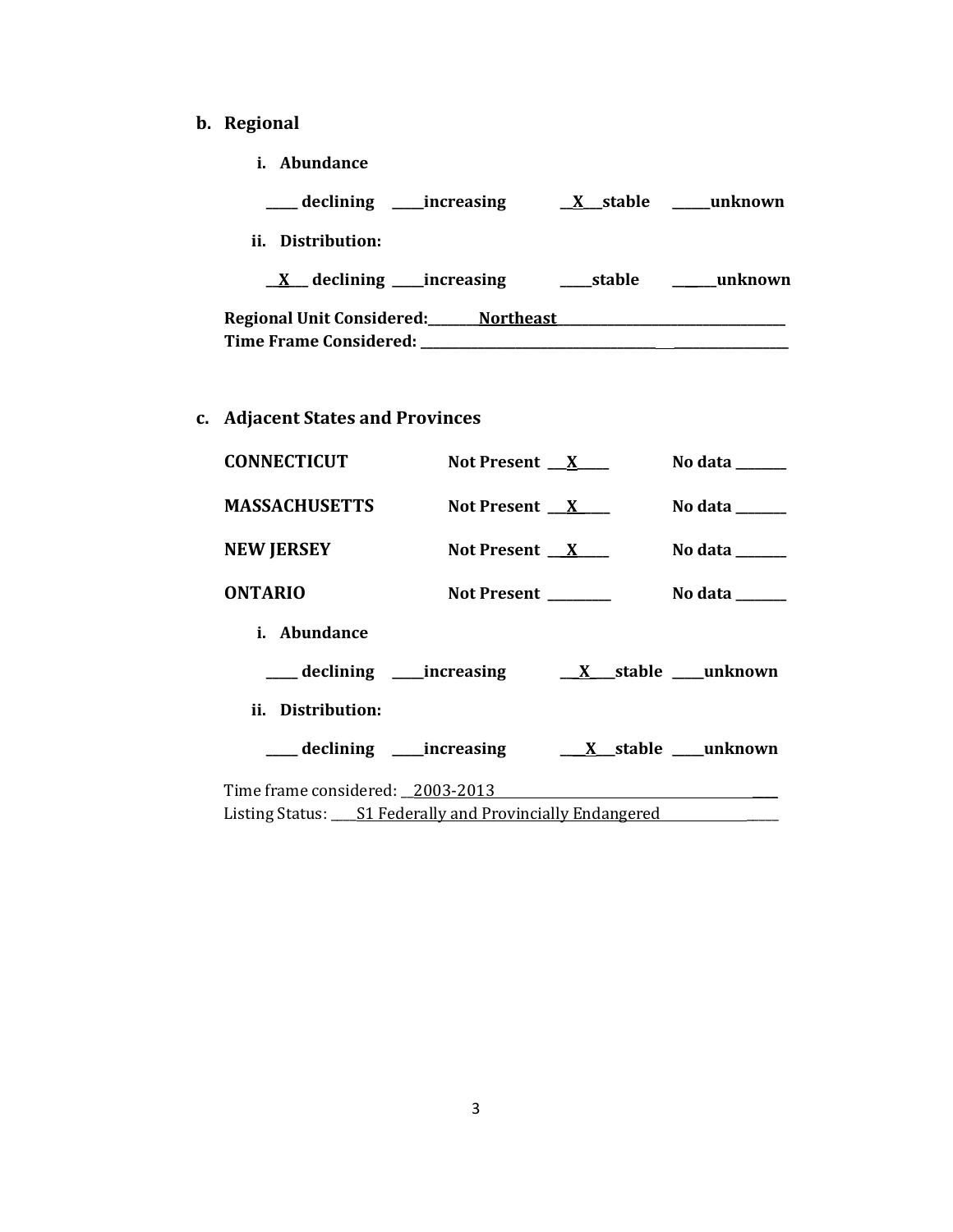| <b>PENNSYLVANIA</b>             |                                                                        |                                 |
|---------------------------------|------------------------------------------------------------------------|---------------------------------|
| i. Abundance                    | ___ declining ___ increasing ___ __ __ __ __ __ __ __ __ __ __ unknown |                                 |
| ii. Distribution:               |                                                                        |                                 |
|                                 |                                                                        |                                 |
| <b>QUEBEC</b><br><b>VERMONT</b> | Not Present $X_{-}$<br>Not Present $X$                                 | No data ______<br>No data       |
| d. NEW YORK<br>i. Abundance     |                                                                        | No data ______                  |
| ii. Distribution:               |                                                                        |                                 |
|                                 | $\underline{X}$ declining ____increasing                               | ______stable ___________unknown |

### **Monitoring in New York.**

As part of a State Wildlife Grant, NYSDEC Region 8 Fisheries and Wildlife staff is conducting a baseline survey of tributaries in central and western New York for native freshwater mussels 2009  $-2017.$ 

### **Trends Discussion:**

Trends for New York populations are difficult to determine as most historic data comes from opportunistic naturalist collections, as opposed to more comprehensive baseline surveys. For example, mussels were documented for the first time in 50 of the 106 streams surveyed to date by the Southern Lake Ontario mussel inventory project (Mahar & Landry 2013). This is because many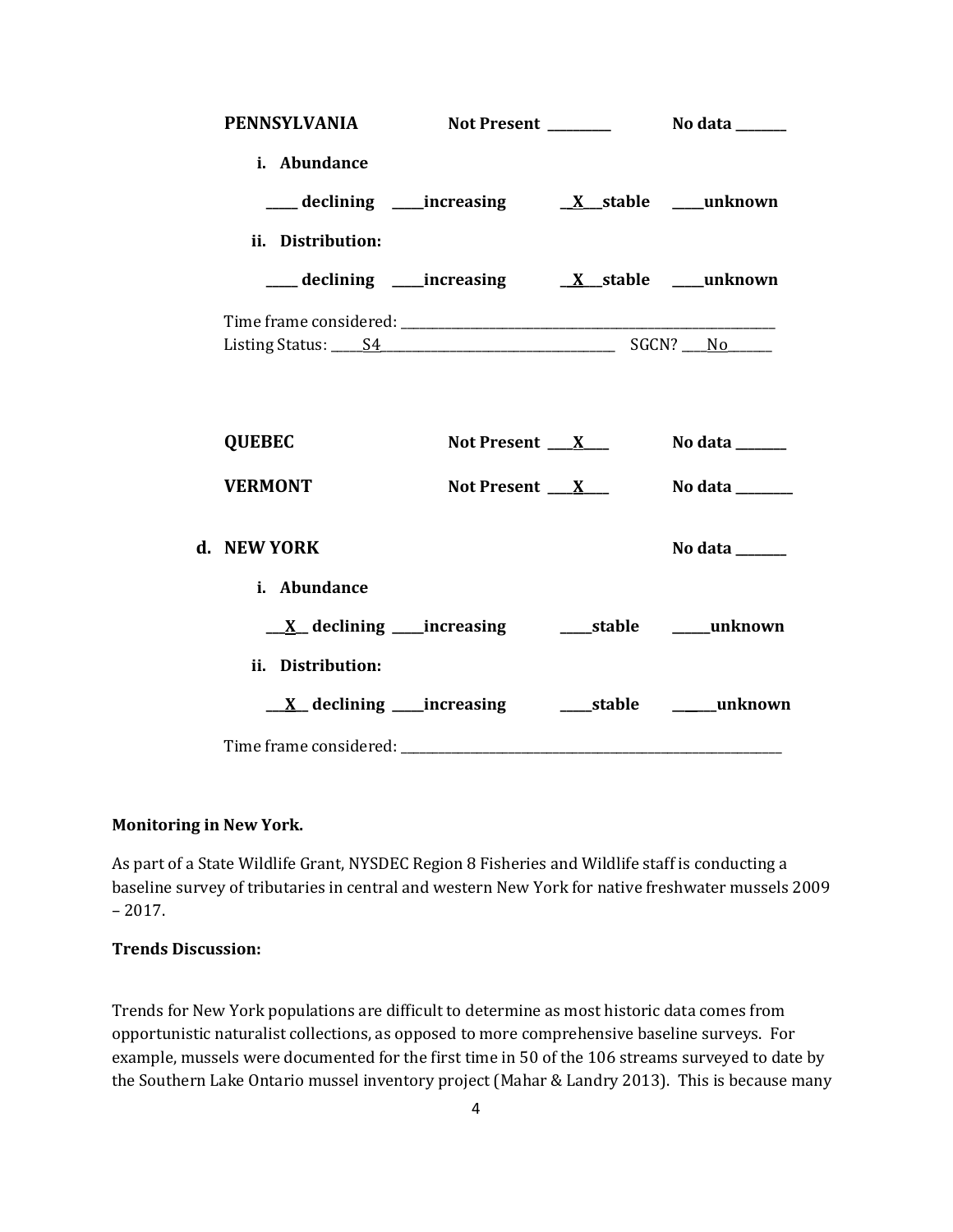of these streams had never before been surveyed for mussels, not because mussel distribution has dramatically increased. In North America, approximately 2/3 to 3⁄4 of native mussel species are extinct, listed as endangered or threatened, or are in need of conservation status (Williams *et al.*  1993; Stein *et al.*2000). Based on New York's Natural Heritage S-rank, sparse historical data, and the plight of North America's freshwater mussels, it is assumed that trends are declining due to a myriad of environmental stressors.



Figure 1. *P. fasciolaris* distribution in North America (NatureServe 2013).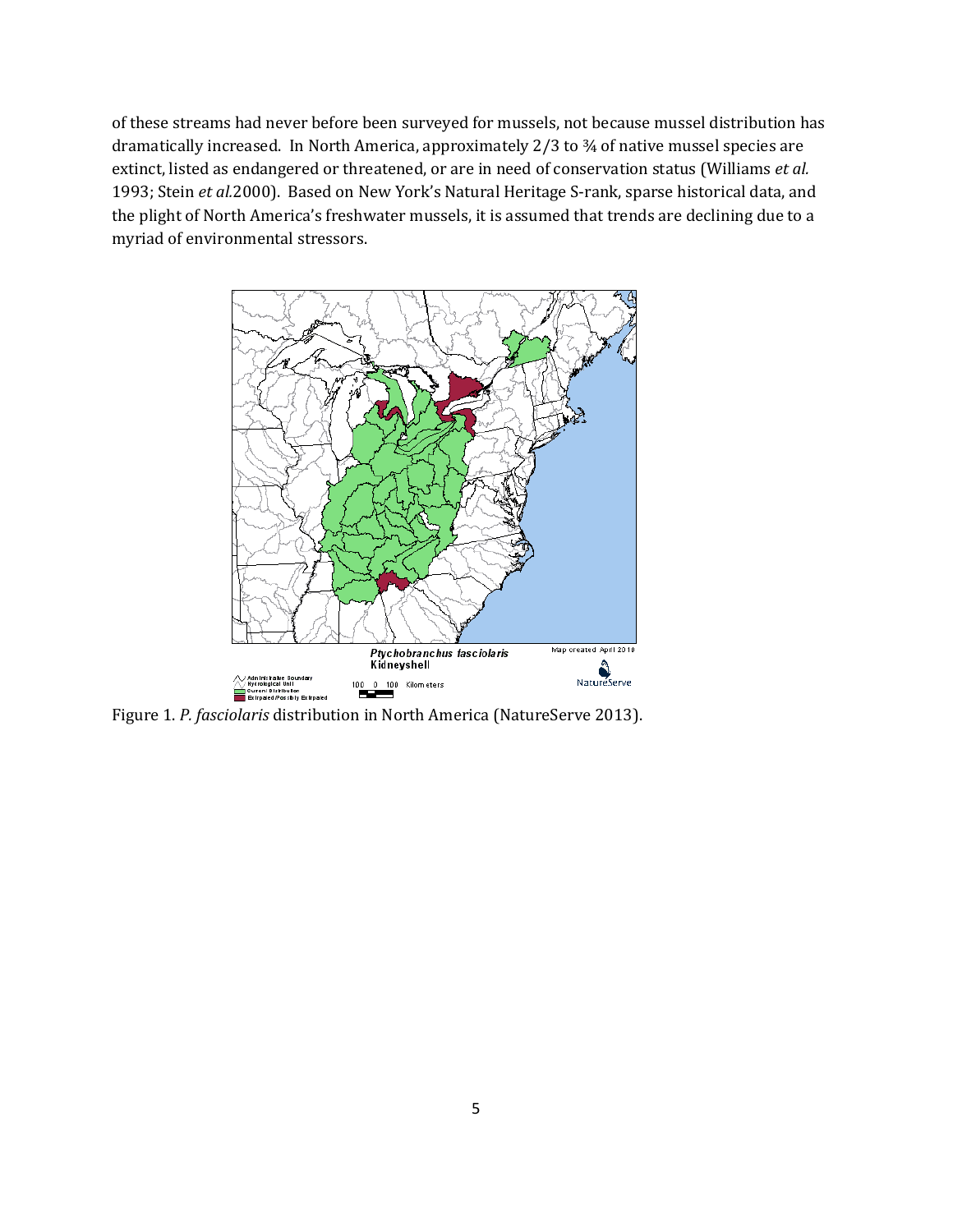

Figure 2. Post 1970 distribution *of P. fasciolaris* in New York (Mahar & Landry 2013; Harman and Lord 2010; The Nature Conservancy 2009; New York Natural Heritage Program 2013; White et al. 2011).

### **III. New York Rarity, if known:**

| Historic      | # of Animals | # of Locations       | % of State               |
|---------------|--------------|----------------------|--------------------------|
| prior to 1970 | unknown      | $\sim$ 8 waterbodies | 6 of 56 HUC 8 watersheds |
| prior to 1980 |              |                      |                          |
| prior to 1990 |              |                      |                          |

## **Details of historic occurrence:**

Although *P. fasciolaris* does not have a wide range in New York, it is often abundant where it does occur. This species reached New York via both the Allegheny River and Lake Erie. It is common and widespread in the western parts of the Allegheny basin in New York, but it seems to be missing from the eastern parts of the basin. It also occurs in Lake Erie, the Niagara River, and their tributaries. It was historically reported from Johnson Creek, Orleans County, in the Lake Ontario drainage (Strayer & Jirka 1997).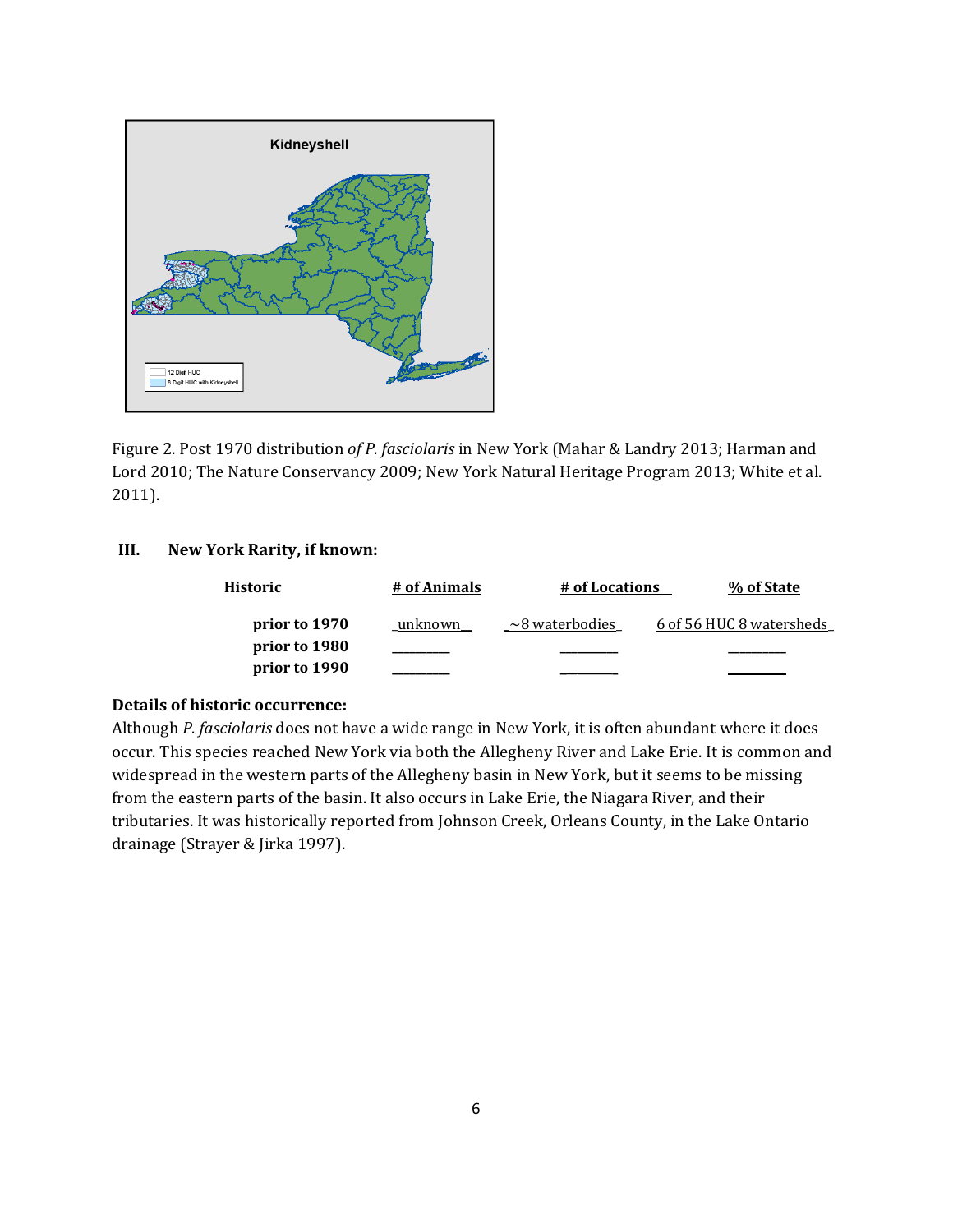| Current | # of Animals | # of Locations | % of State |
|---------|--------------|----------------|------------|
|         |              |                |            |

 $\sim$  600 live 8 verified waterbodies 4 of 56 HUC 8 watersheds

# **Details of current occurrence:**

Since 1970, *P.fasciolaris* has been found in eight New York State waterbodies (Figure 2).

In the Allegheny watershed, 347 live *P. fasciolaris* were found in Conewango Creek and Cassadaga Creek, with most of the individuals found in the Cassadaga. This species was found at 16 of 105 Allegheny basin survey sites, with a mean catch of 1.65 per hour; its population was considered viable at 69% of these sites. A single unverified *P. fasciolaris* was reported from Oswayo Creek (The Nature Conservancy 2009). *P. fasciolaris* has also been found in French Creek (Mahar & Landry 2013; New York National Heritage Program 2013) and in abundance in Chautauqua Lake at Midway Park (2008, one live), Bemus Point (1987-1990, shells), and hundreds of live, some with mature glochidia, at Long Point (1989) (New York National Heritage Program 2013).

Since 1987, *P. fasciolaris* has been found in the Lake Erie basin, including locations in Lake Erie (shells at Athol Springs), an unnamed tributary to Lake Erie at Mount Vernon, west of Hamburg, and the Niagara River (live at Beaver Island and shells at Buckhorn Island) (Strayer & Jirka 1997, New York National Heritage Program 2013, White et al. 2011). In addition, live *P. fasciolaris* has recently been confirmed in Tonawanda Creek (Mahar & Landry 2013).

Post 1970, *P. fasciolaris* has not been found in Johnson Creek, despite recent survey efforts (Mahar & Landry 2013).

### **New York's Contribution to Species North American Range:**

| % of NA Range in New York | <b>Classification of New York Range</b> |
|---------------------------|-----------------------------------------|
| $\sim$ 100 (endemic)      | Core                                    |
| $-76-99$                  | $X$ Peripheral                          |
| 51-75                     | Disjunct                                |
| 26-50                     | Distance to core population:            |
| 1-25                      | 340 miles                               |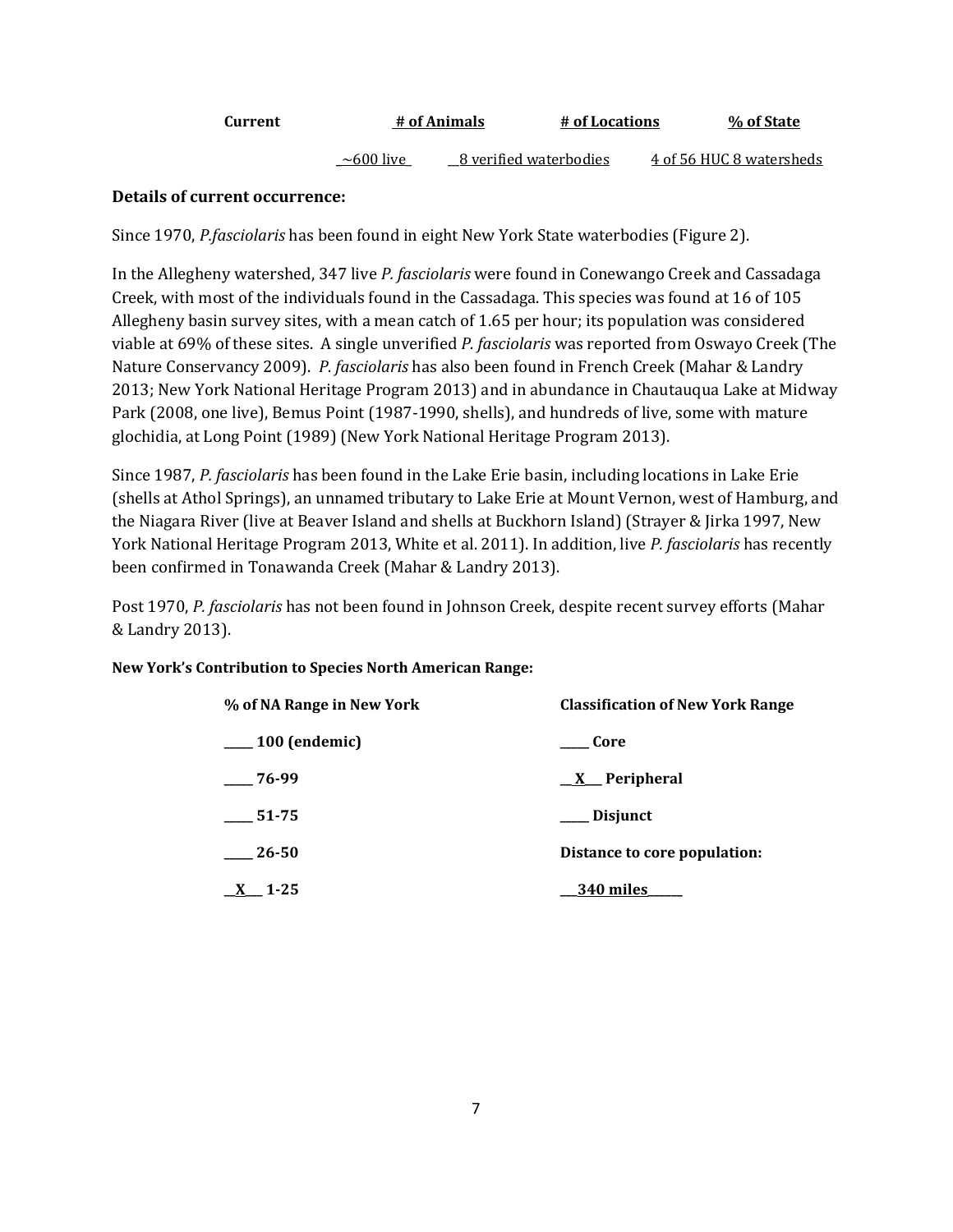# **IV. Primary Habitat or Community Type:**

- **1.** Small River; Low Gradient; Moderately Buffered, Neutral; Transitional Cool
- **2.** Small River; Low-Moderate Gradient; Moderately Buffered, Neutral; Transitional Cool
- **3.** Medium River; Low Gradient; Assume Moderately Buffered (Size 3+ rivers); Warm

### **Habitat or Community Type Trend in New York:**

| Declining                  | Stable | Increasing <u>X</u> Unknown |
|----------------------------|--------|-----------------------------|
|                            |        |                             |
| <b>Habitat Specialist?</b> | X Yes  | No.                         |
| <b>Indicator Species?</b>  | X Yes  | No                          |

### **Habitat Discussion:**

*P. fasciolaris* is a high-water-quality species (Watters et al. 2009). It is most common in large creeks and small rivers, although can be found in large rivers (Niagara River) and some lakes (Erie, Chautauqua), where it attains a much smaller size (Strayer & Jirka 1997). It may be found at depths of less than three feet up to those as great as 18 to 24 feet (Parmalee & Bogan 1998, Spoo, 2008). It is usually absent from headwater creeks less than 3 meters wide (COSEWIC 2003).

It is said to favor riffle areas with firmly-packed coarse gravel and sand substrate with moderate to swift flows, and to have an aversion to ponded or backwater conditions (COSEWIC 2003; Watters et al. 2009; Metcalfe-Smith et al. 2005; Strayer & Jirka 1997). However, there is some evidence that it occurs most frequently in low gradient streams (Strayer & Jirka 1997). Furthermore, this species is often found near beds of aquatic vegetation (Metcalfe-Smith et al. 2005).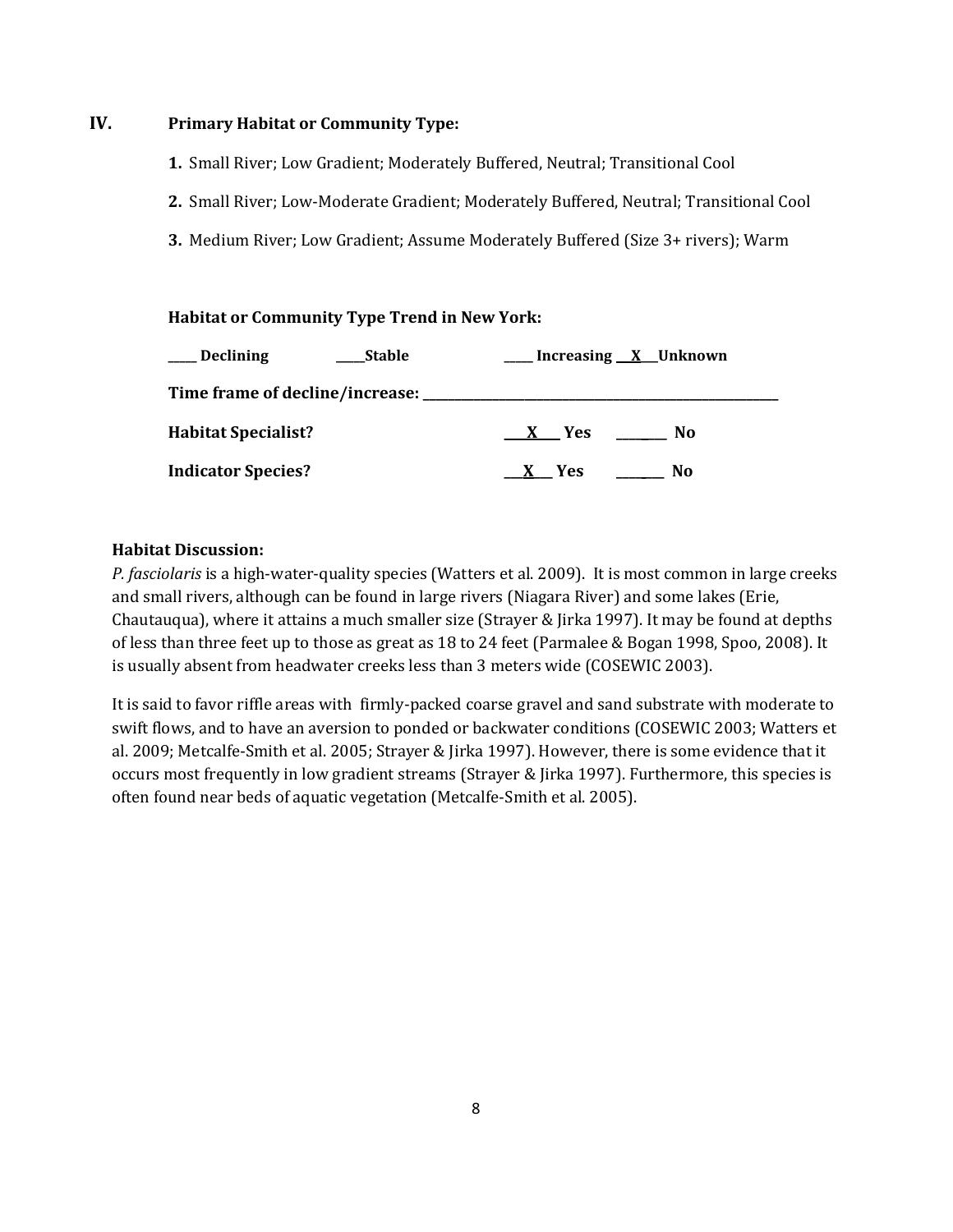- **V. New York Species Demographics and Life History**
	- **\_\_X\_\_\_\_ Breeder in New York**
		- **\_\_\_X\_\_ Summer Resident**
		- **\_\_\_X\_\_ Winter Resident**
		- **\_\_\_\_\_ Anadromous**
	- **\_\_\_\_\_ Non-breeder in New York**
		- **\_\_\_\_\_ Summer Resident**
		- **\_\_\_\_\_ Winter Resident**
		- **\_\_\_\_\_ Catadromous**
	- **\_\_\_\_\_ Migratory only**
	- **\_\_\_\_\_Unknown**

#### **Species Demographics and Life History Discussion:**

Upstream males release sperm into the water. Females downstream take up the sperm with incoming water. Fertilization success may be related to population density, with a threshold density required for any reproductive success to occur. Eggs are fertilized within the female. Like nearly all North American mussels, *P. fasciolaris* must parasitize an often specific vertebrate host to complete its life cycle. It is suspected that some mussel populations are not recruiting because their hosts no longer occur with them. Once released by the female, glochidia must acquire a suitable host or die, usually within 24-48 hours. After attaching to a suitable host, glochidia encyst, usually at the fish's gills or fins and receive food and dispersal. Once the glochidia metamorphose into juveniles, they drop from the host. If they land in suitable habitat, they will burrow into the substrate, where they may remain for several years (Watters et al. 2009).

In the adult form, freshwater mussels are basically sessile; movement is limited to a few meters of the lake or river bottom. The only time that significant dispersal can take place is during the parasitic phase. Infected host fishes can transport the larval unionids into new habitats, and can replenish depleted populations with new individuals. Dispersal is particularly important for genetic exchange between populations. Dispersal is likely to be a slow process for mussels which use resident fishes with limited home ranges as their hosts (COSEWIC, as cited in NatureServe 2013).

This species has an equilibrium life history strategy, characterized primarily by long life span, mostly short term brooding, low to moderate growth rate, and late maturity, with low reproductive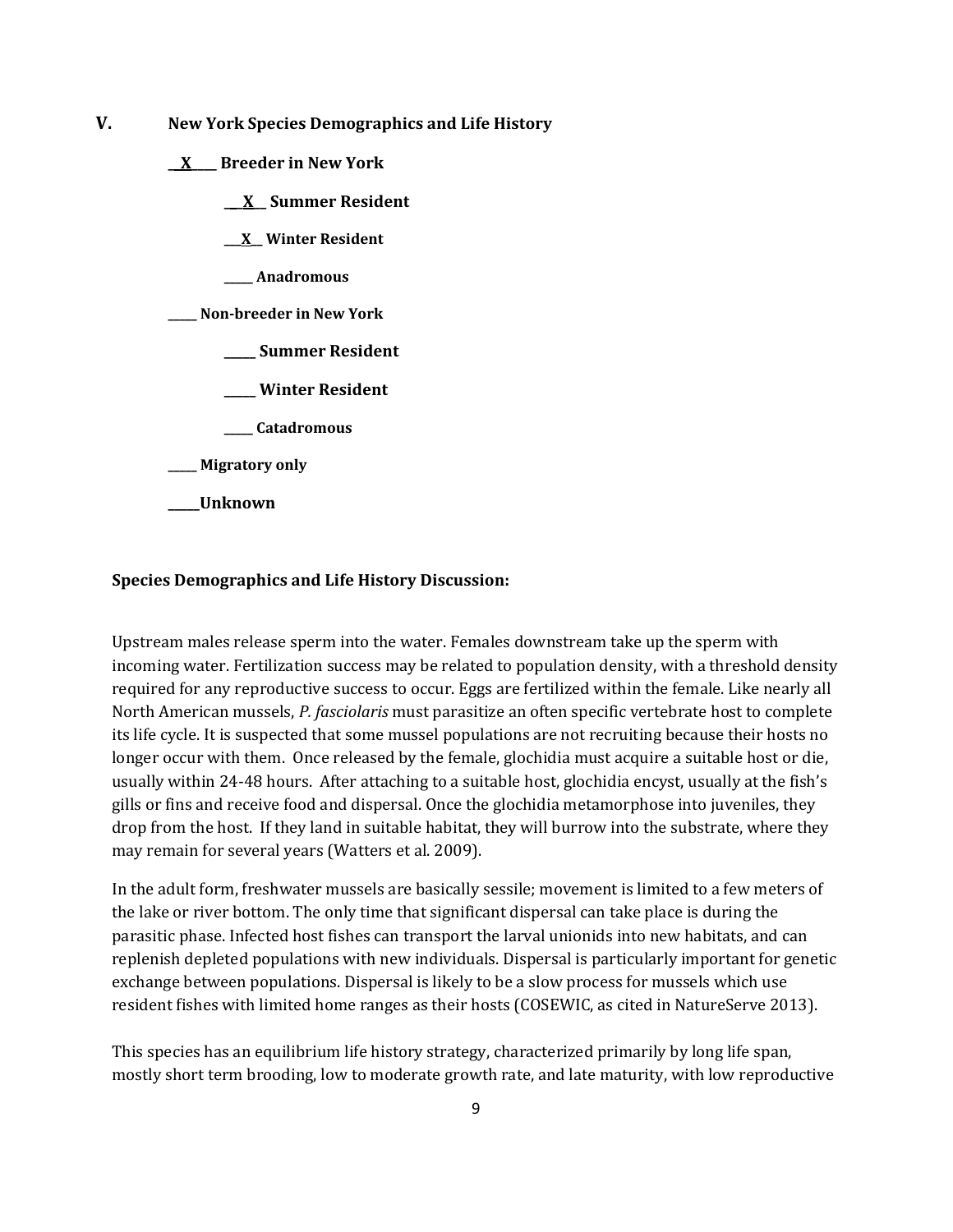effort and fecundity that increases slowly after maturation. This life history strategy is considered to be favored in stable, productive habitats (Haag 2012).

*P. fasciolaris* is bradytictic, with eggs appearing in August and glochidia developing by September and overwintering until the following June to August (Ortmann 1919), however in Ohio, glochidial release has been observed in April and May (Watters et al. 2009). Various darter species (*Etheostoma spp.*) serve as hosts for this species (Strayer & Jirka 1997). Glochidia transformations have been confirmed on brook stickleback (*Culaea inconstans*), rainbow darter *(Etheostoma caeruleum)*, and fantail darter *(Etheostoma flabellare)*. Other potential hosts may include greenside darter (*Etheostoma blennioides*), johnny darter (*Etheostoma nigrum*), and banded darter (*Etheostoma zonale*). Individuals of this species can commonly live for over 30 years (Watters et al. 2009).

# **VI. Threats:**

#### **Agricultural Runoff**

Both French Creek watershed and Tonawanda Creek watershed are highly agricultural. And although the mid reaches of Cassadaga Creek are quite forested, both the up and downstream portions of Cassadaga Creek and Conewango Creek, in which *P. fasciolaris* have been found, are shaped by agriculture (NYS Landcover 2010). Aquatic habitats lacking vegetated buffers of adequate width are threatened by runoff from urban areas, roads, lawns, and agricultural land (Gillis 2012). If best management practices are not closely adhered to, mussel habitat adjacent to wood harvest or agricultural land is subjected to pesticide, fertilizer, and silt/sediment runoff. During recent mussel surveys in western and central New York, it has been documented that sufficient vegetated riparian buffers are often lacking along known mussel streams (Mahar & Landry 2013), indicating that runoff is a major threat to resident mussel populations.

The presence of pesticides and fertilizers in our rural watersheds is nearly ubiquitous (Haag 2012). And because pesticides and their associated surfactants adsorb onto sediment particles, sedimentation may act as a vector for their transport into the aquatic system (Haag 2012). Mussels are more sensitive to pesticides than many other animals (Watters et al. 2009). Although effects of pesticides are species-specific, sub-lethal levels of PCBs, DDT, malathion, and other compounds inhibit respiratory efficiency and accumulate in the tissues. Atrazine and permethrin at sublethal concentrations reduced juvenile growth (Bringolf et al. 2007a, 2007b) and environmental levels of atrazine altered mussel movement and aggregation behavior (Flynn and Spellman 2009). Pesticides can affect mussels in many ways, but the full range of long-term effects remains unknown (Haag 2012).

Runoff from fertilizers is also a concern. High inputs of nitrogen from fertilizers can cause increases in ammonia in the water and the substrate, leading to direct toxicity for a wide range of mussel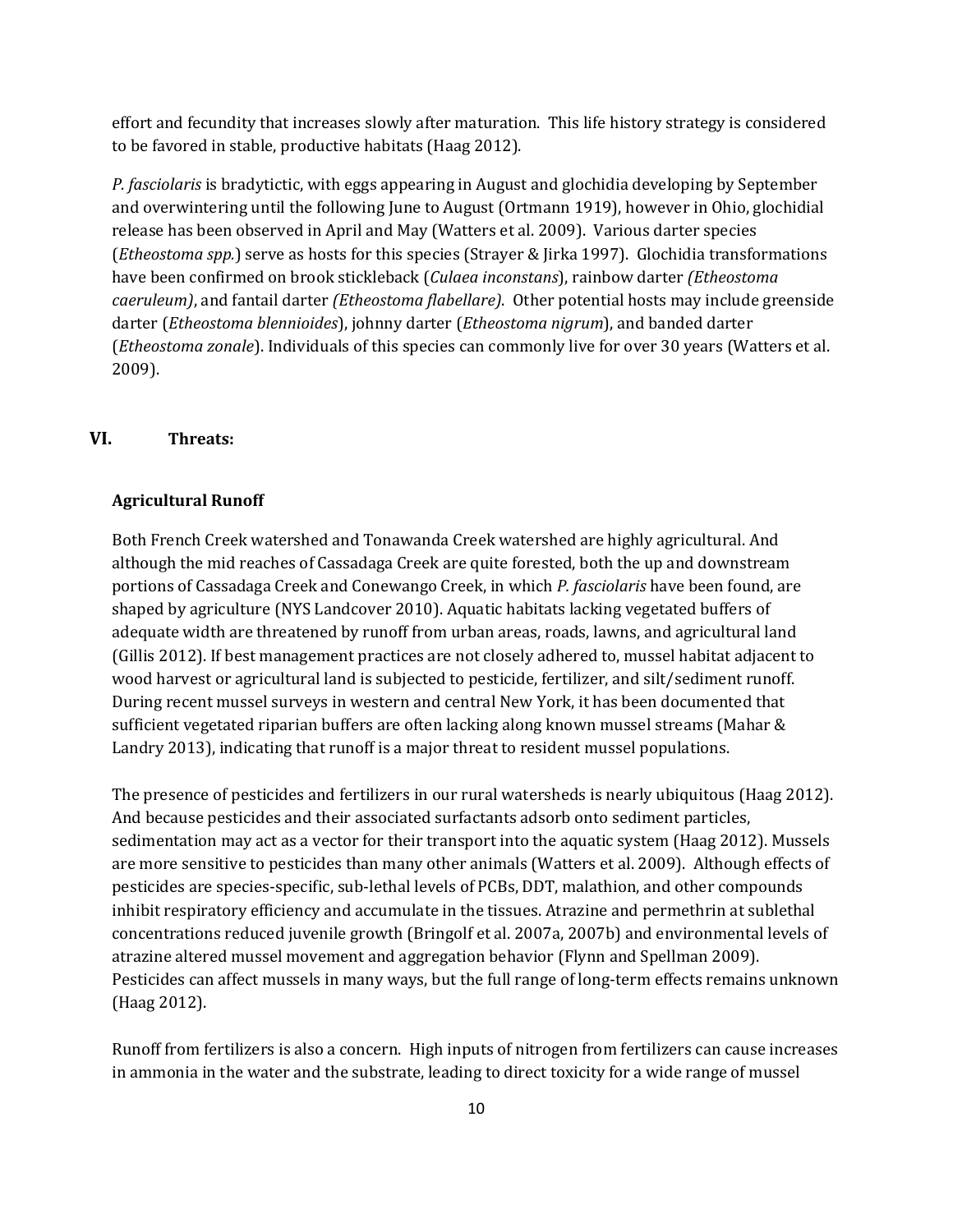species. Mussels, especially in their early life stages, are more sensitive to un-ionized ammonia than other organisms, and high sensitivity is seen across a range of species and life histories (Haag 2012). In addition, ammonia adsorbs to sediment particles, resulting in higher nitrogen concentrations in the substrate than in the overlying water. The nitrogen present in the interstitial spaces in the substrate is thought to result in juvenile mortality and to prevent recruitment by some mussel species (Strayer and Malcom 2012). Studies have suggested decreasing sediment loads entering aquatic systems as the best way to decrease the impact of numerous stressors for mussels in general (Roley et al. 2012).

#### **Runoff from Developed Land**

All five of the streams in which this species occurs in New York are located adjacent to roads and residential structures (NYS Landcover 2010). These developed lands are likely sources of stormwater runoff containing metals and road salts. Mussels are particularly sensitive to heavy metals, more so than many other animals used in toxicological tests (Keller & Zam 1991). Low levels of metals may interfere with the ability of glochidia to attach to the host (Huebner & Pynnonen 1992), suggesting that U.S. EPA ambient water quality criteria may not adequately protect mussels from toxic metals (Wang et al. 2011). In addition, increases in salinity from the runoff of salt used for clearing roads in winter may be lethal to glochidia and juvenile mussels (Keller & Zam 1991; Liquori & Insler 1985; Pandolfo et al. 2012). Based on these studies, the U.S. EPA's ambient water quality criterion for acute chloride exposures may not be protective of all freshwater mussels (Pandolfo et al. 2012).

#### **Treated and Untreated Waste Water**

Populations of *F. flava* in the Niagara River, Chautauqua Lake, and Cassadaga Creek receive effluent from wastewater/sewage treatment plants either directly or through nearby tributaries (SPDES 2007). In addition, Niagara River populations are subject to input from numerous combined sewer outflows (CSOs) from the City of Buffalo ("Combined Sewer Overflow" 2012). Recent studies show that mussel richness and abundance decrease with increased proximity to sewage effluent (Wildenberg, 2012). The input of biomaterial from waste water treatment plants depletes dissolved oxygen levels, negatively impacting mussels. Ammonia from wastewater treatment plants has been found to be toxic to glochidia (Goudraeu et al. 1993) and at sub-lethal exposure, adult mussels exhibit decreased respiratory efficiency (Anderson et al*.* 1978). Endocrine disrupters from pharmaceuticals are also present in municipal sewage effluents and are increasingly common in rivers and lakes (Haag 2012). In mussels, chronic exposure to estrogenic compounds in effluents caused feminization of male mussels, but these individuals did not produce eggs, suggesting major disruption of reproductive function (Gagne et al. 2011). The long term effects of these compounds on mussels are unknown (Haag 2012). It should be noted that in the Susquehanna basin, Harman and Lord (2010) found no evidence that waste water treatment plants were responsible for reductions in mussel species of greatest conservation need.

#### **Habitat Modifications**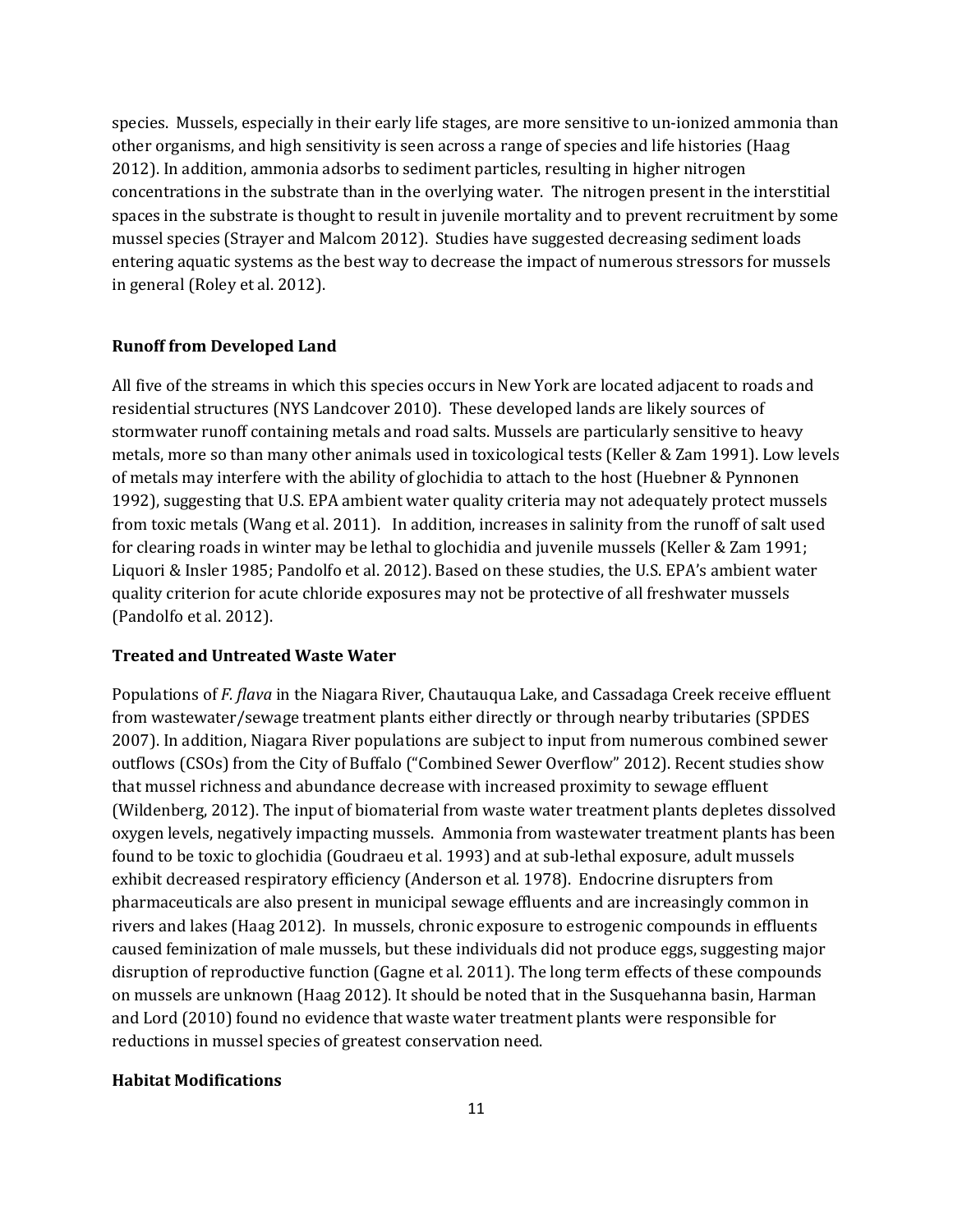Ecosystem modifications, such as in-stream work associated with canal dredging, bridge replacements, gravel mining, and vegetation removal kill mussels and destroy their habitat. For example, dredging for vegetation removal has been shown to remove up to 23% of mussels in spoils (Aldridge 2000). Further evidence for disruption was provided by mussel surveys adjacent to approximately 20 river miles of Conewango Creek that had been channelized and straightened in the first half of the 20th century. The resulting "dredge" had no riffle or run habitat and sites just below and above this channelized section contained few or no mussels (The Nature Conservancy 2009). Although limited in geographic scope these habitat modification activities have long term impacts on mussels and their distribution (Aldridge 2000).

#### **Invasive Species**

Invasive zebra and quagga mussels (*Dreissena polymorpha* and *Dreissena bugenis*) remain a threat to *P. fasciolaris* populations in Chautauqua Lake, Lake Erie, and Niagara River (iMapInvasives 2013). The invasion of zebra and quagga mussels has compromised the continued presence of many mussel populations. Native mussels have been effectively eliminated from the western basin of Lake Erie by these exotics. En masse, Dreissenids outcompete native mussels by efficiently filtering food and oxygen from the water. They reduce reproductive success by filtering native mussel male gametes from the water column and they can foul the shells of the native mussels to the point that their valves can no longer open. In heavily invested areas, they may transform a habitat by hardening the substrate, such that dislodged mussels are not able to rebury (USFWS 1994).

#### **Impoundments – Range wide**

Across its range, impoundments likely contributed to the reduced distribution that we see today. Vaughn and Taylor (1999) observed a mussel extinction gradient with a gradual, linear increase in mussel species richness and abundance with increasing distance downstream from impoundments. Species and their hosts that require shallow, oxygenated, fast-flowing water quickly are eliminated. Continuously cold water from both increased water depth upstream of the dam and dam discharges downstream of the dam may prevent reproduction. Impoundment increases silt load and eutrophication, resulting in changes in the fish fauna, and therefore the availability of hosts. Dams represent distributional barriers to fish hosts, and therefore to the mussels themselves. The zoogeographic patterns of several species suggest a dam-limited range. Dams also act as sediment traps, often having many feet of silt and debris caught on their upstream side. These areas generally are without mussels. Below the dam, the tailwaters often have dense mussel beds, as these reaches are the only areas left that still have oxygenated, fast moving water. This is exemplified by the distribution of beds in the lower Muskingum River, Ohio (Stansbery & King 1983, ESI 1993c).

In addition, improperly sized and poorly installed or poorly maintained culverts have impacts similar to dams in that they fragment habitat, preventing the movement by host fish, and effectively isolating mussel populations. And because culverts are located at nearly every road-stream intersection, there is the potential for landscape level fragmentation of mussel habitat.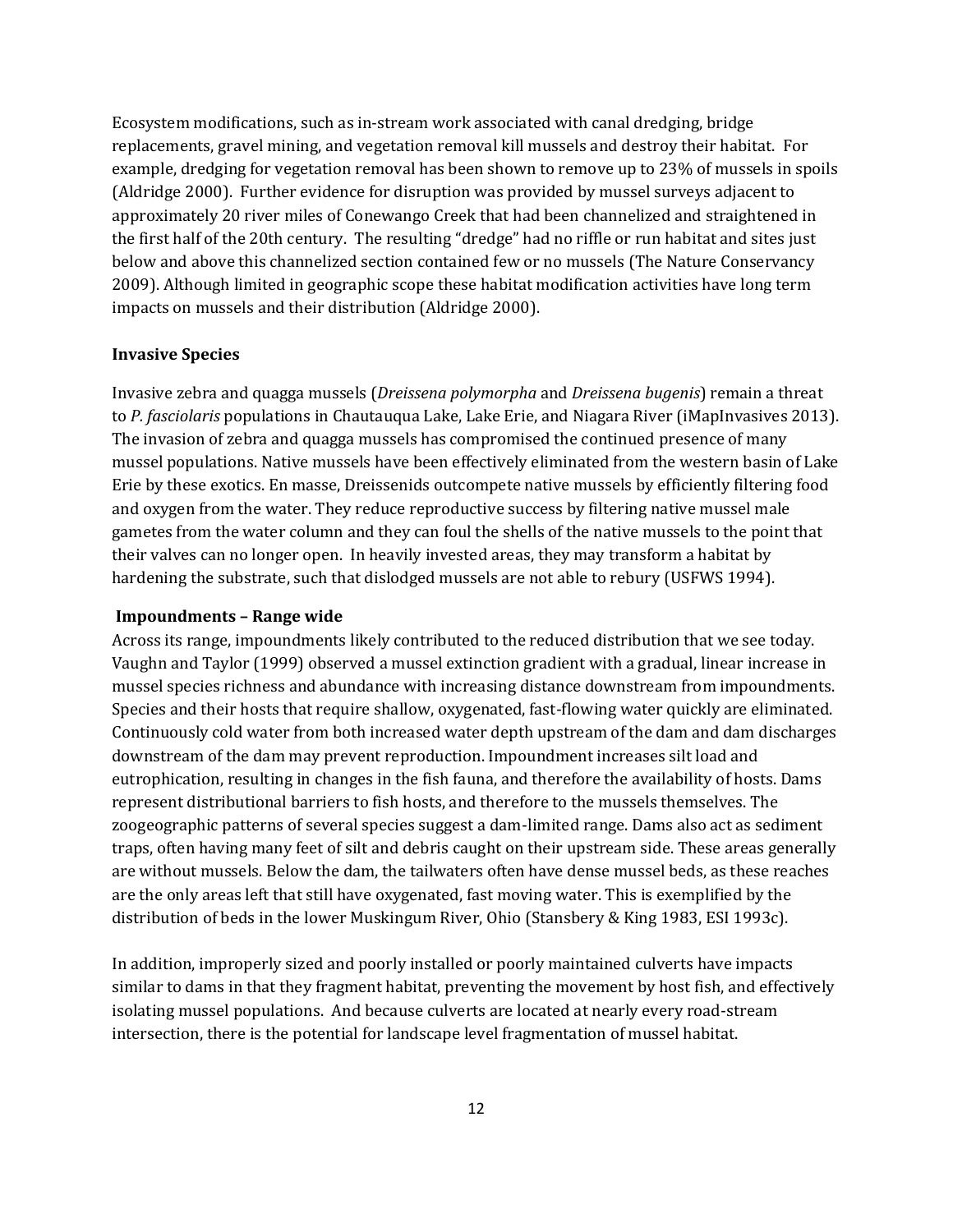#### **Are there regulatory mechanisms that protect the species or its habitat in New York?**

**\_\_\_\_\_ No \_\_\_\_\_ Unknown \_\_X\_\_\_\_ Yes** 

Mussel habitats receive some generic protection under several New York State regulations (NYCRR) promulgated under the authority of the New York Environmental Conservation Law (ECL), specifically Part 608 of the NYCRR: Use and Protection of Waters, and Part 617 of the NYCRR: State Environmental Quality Review (SEQR). Part 608 provides protection of some mussel habitats by regulating and requiring environmental review of the modification or disturbance of any "protected stream", its bed or bank, and removal of sand, gravel or other material from its bed or banks (608.2 Disturbance of Protected Streams). This does not provide adequate protection of mussels and their habitats as it only protects streams or particular portions of a streams for which there has been adopted by NYSDEC or any of its predecessors any of the following classifications or standards: AA,  $AA(t)$ , A,  $A(t)$ , B,  $B(t)$  C(t), or Streams designated (t)(trout) also include those more specifically designated (ts)(trout spawning). Mussel habitats may also receive some additional protections as the construction, repair, breach or removals of dams, and the excavation and placement of fill in navigable waters are subject to regulation and environmental review under Part 608, 608.3 and 608.5 respectively. Under part 608, projects requiring a permit can be conditioned by NYSDEC to include best management practices, such as sediment and erosion protections. Through the review process, these projects can also be modified to reduce impacts in order to meet permit issuance standards.

Under Part 608, protection of unlisted species of mussels is general and relatively limited. More importantly, Class C and D waters with mussels do not receive protection under these regulations. A significant portion of the New York's mussel resources occur within Class C and D waters. An additional but not insignificant gap in protection occurs because agricultural activities consisting of the crossing and re-crossing of a protected stream by livestock or wheeled farming equipment normally used for traditional agricultural purposes or of withdrawing irrigation water in a manner which does not otherwise alter the stream, are exempt from these regulations and environmental review.

Water quality certifications required by Section 401 of the Federal Water Pollution Control Act, Title 33 United States Code 1341(see subdivision (c) of this Section) may provide protection for freshwater mussels and their habitats from some activities that would potentially have adverse impacts by regulating construction or operation of facilities that may result in any discharge into navigable waters. Water quality certifications set water quality-related effluent limitations, water quality standards, thermal discharge criteria, effluent prohibitions and pretreatment standards for projects on navigable waters.

The State Environmental Quality Review (SEQR, Part 617 NYCRR) may also protect mussels and their habitats by requiring the consideration of environmental factors into the existing planning, review and decision-making processes of state, regional and local government agencies for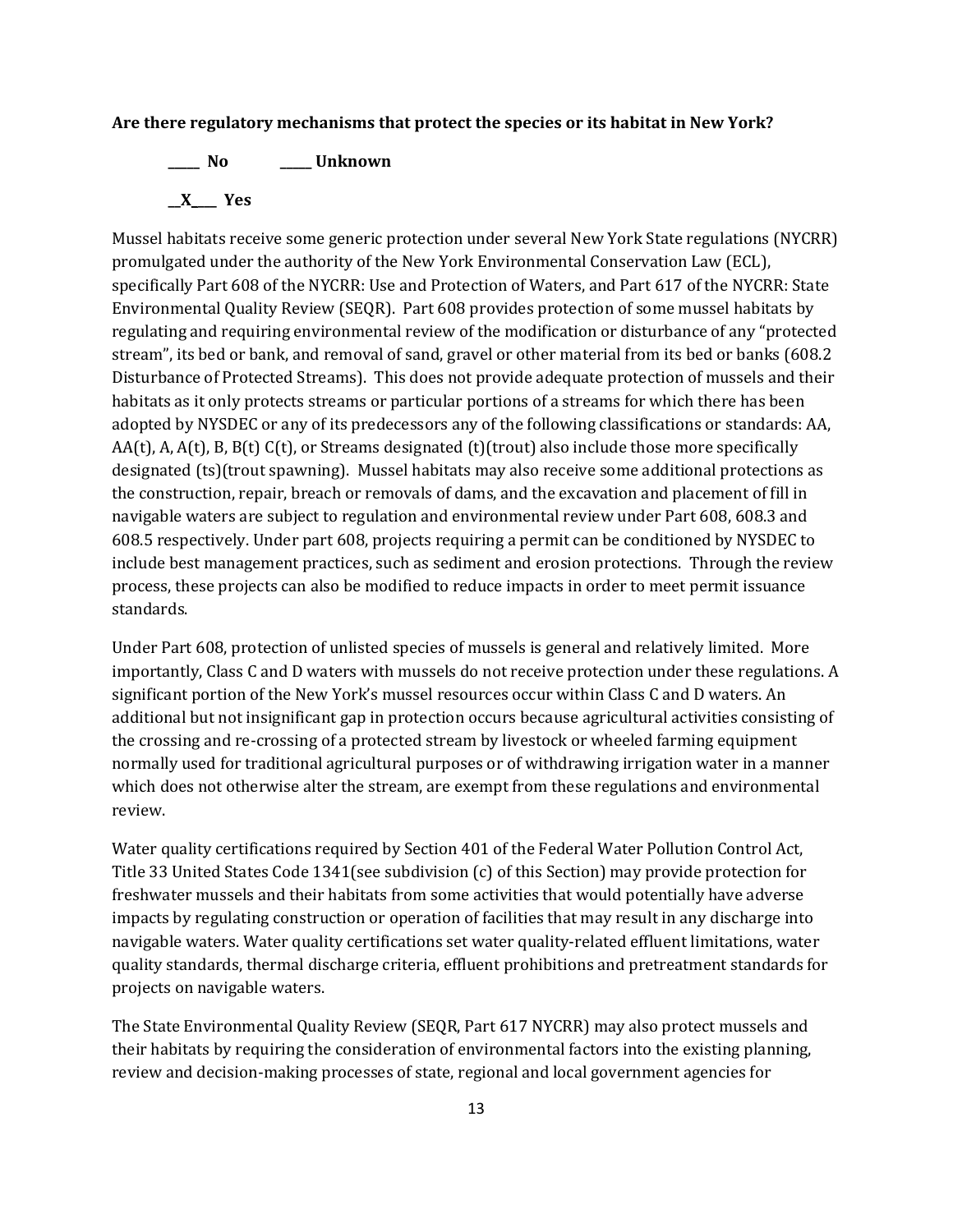activities that require discretionary approval. SEQR requires the preparation of an Environmental Impact Statement, including an alternatives analysis, for those activities that may result in a substantial adverse change in ground or surface water quality; a substantial increase in potential for erosion, flooding, leaching or drainage problems; the removal or destruction of large quantities of vegetation or fauna; substantial interference with the movement of any resident or migratory fish or wildlife species; impacts on a significant habitat area; substantial adverse impacts on a threatened or endangered species of animal or plant, or the habitat of such a species; other significant adverse impacts to natural resources; or, a substantial change in the use, or intensity of use, of land including agricultural, open space or recreational resources, or in its capacity to support existing uses.

New York State has numerous laws and regulations that both directly or indirectly protect waters of the state (mussel habitats) including regulations governing direct discharges to surface and groundwater, storm water, agricultural activities, pesticides, flood control, and dams. Without these regulations, mussels would certainly be in worse shape; however, most of these generic protections are not adequate in scope or specific enough to mussel threats to protect the mussel resources of New York State.

# **Describe knowledge of management/conservation actions that are needed for recovery/conservation, or to eliminate, minimize, or compensate for the identified threats:**

- Priority conservation efforts for this species should focus on, but not be limited to, Cassadaga Creek.
- Modify marine mussel regulations or the definition of protected wildlife in NYCRR to clarify that freshwater mussels are protected under ECL. Current regulations could be interpreted that freshwater mussels may only be protected as shellfish without a season within the Marine District.
- Through landowner incentive programs or regulation, riparian buffers, particularly those that also provide shade, should be added/maintained/widened, along agricultural fields, subdivisions, and along major roads to decrease the levels of nitrogen, pesticides, sediment, heavy metals, and salts from entering these aquatic systems, as well as to moderate water temperature. Studies have suggested decreasing sediment loads entering aquatic systems as the best way to decrease the impact of numerous stressors for mussels in general (Roley & Tank 2012).
- Require all state agencies to maintain appropriate vegetative buffers along streams, rivers and lakes on state-owned or state managed properties.
- Develop and implement a comprehensive monitoring strategy that identifies protocols, including locations and specific intervals, for regular monitoring of known mussel populations to detect assess trends and detect dangerous declines.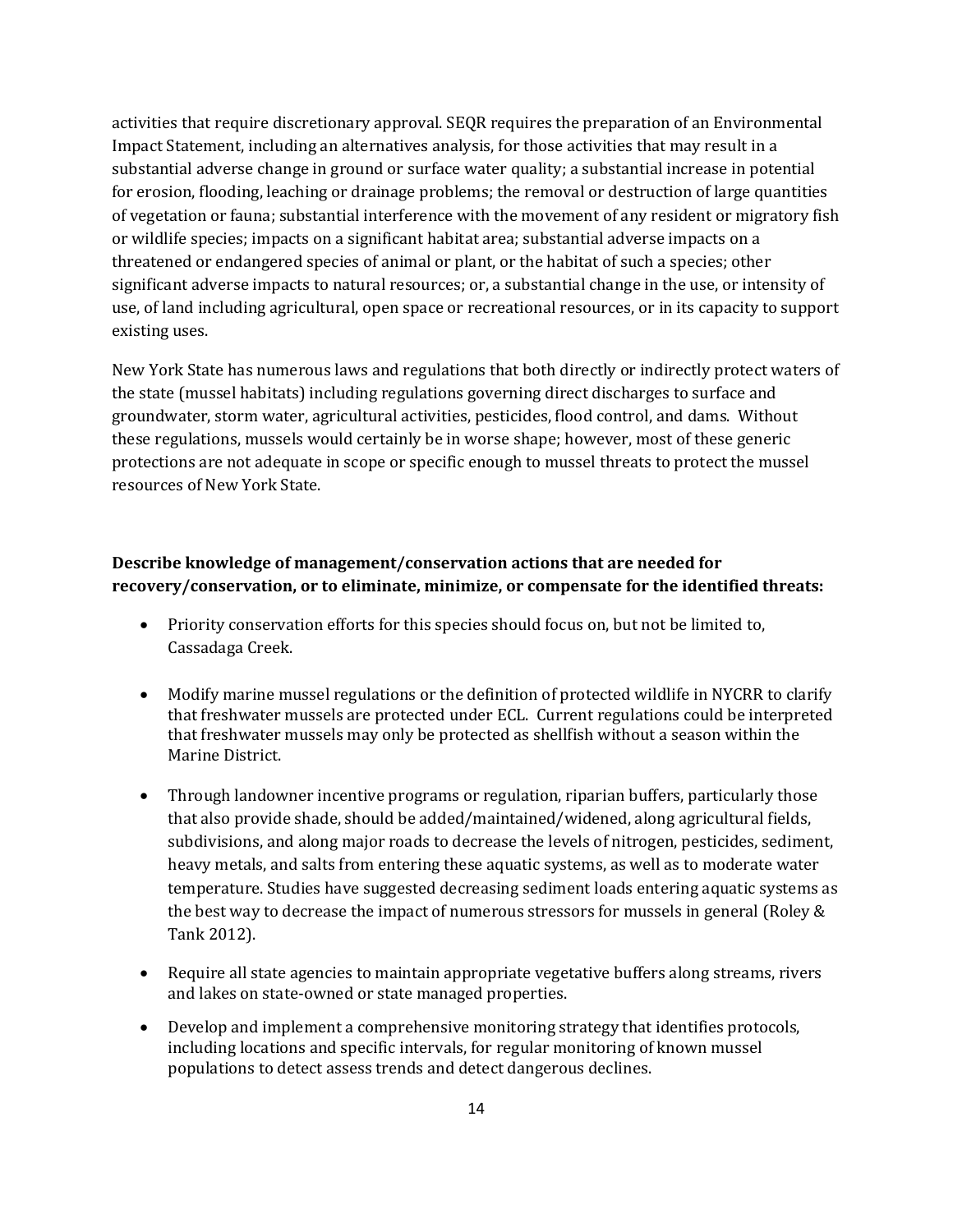- Mussel sensitivity to particular pollutants should be considered or addressed in the regulation of wastewater and stormwater discharges to groundwater and surface waters, State Pollutant Discharge Elimination Systems (SPDES). This should be reflected in effluent limitations for discharges, including discharges from P/C/I facilities (Private/Commercial/Industrial), CAFO facilities (Concentrated Animal Feeding Operations), High Volume Hydraulic Fracturing Discharges, and Wastewater treatment plants, etc. Discharges whose receiving waters have mussels, particularly those with known populations of mussels listed as Endangered, Threatened, Special concern or SGCN, should be carefully reviewed for potential impacts to mussels. For example, deleterious levels of ammonia (a component of many types of discharges) and molluscicides (a commonly used water treatment chemical in discharged water) should not be permitted.
- Update wastewater treatment facilities in Buffalo to eliminate combined sewer outflows.
- Coordinate with local wastewater treatment facilities to improve ammonia removal of treated discharge. This has been documented as a threat to Unionids at multiple life stages, and therefore needs to be addressed (Gillis 2012).
- Establish a protocol whereas DEC staff work closely with state and local highway departments to reduce impacts to native mussels during maintenance and construction projects.
- Replace culverts that disrupt aquatic habitat connectivity to allow for passage of small fish species.
- NYSDEC should consider sensitivity of freshwater mussels to specific pollutants in the establishment and setting of water quality standards and TMDLs for waters containing freshwater mussels. A Total Maximum Daily Load (TMDL) specifies the maximum amount of a pollutant that a waterbody can receive and still meet water quality standards. TMDLs account for all contributing sources (e.g. point & nonpoint sources, and natural background levels), seasonal variations in the pollutant load, and incorporate a margin of safety that accounts for unknown or unexpected sources of the pollutant. In essence, a TMDL defines the capacity of the waterbody to absorb a pollutant and still meet water quality standards. The Clean Water Act requires states to identify waterbodies that do not meet water quality standards after application of technology-based effluent limitations. For these "impaired waters," states must consider the development of alternative strategies, including TMDLs, for reducing the pollutants responsible for the failure to meet water quality standards.

The Comprehensive Wildlife Conservation Strategy (NYSDEC 2006) includes recommendations for the following actions for freshwater mussels:

#### **Habitat management:**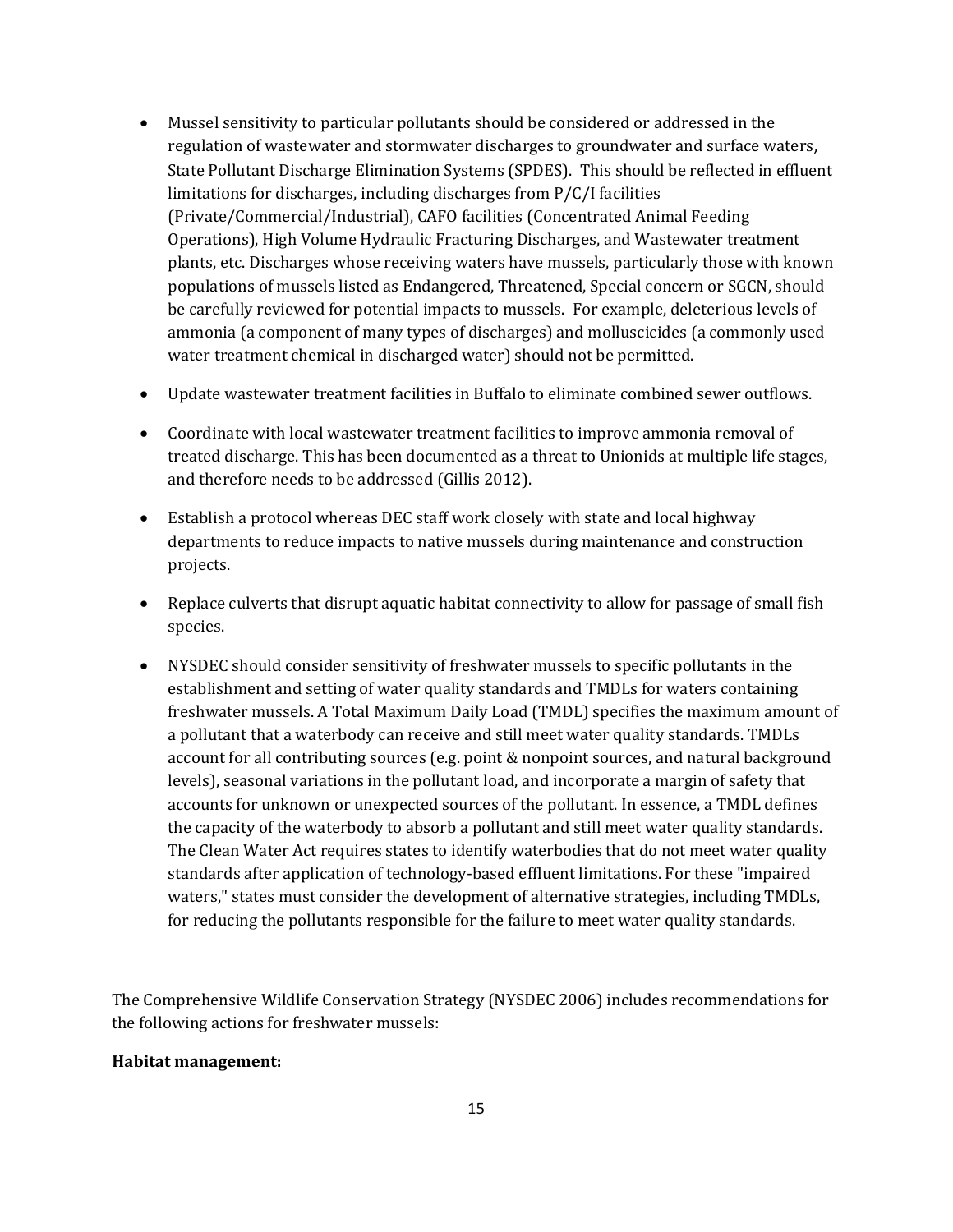- Manage areas of important mussel populations by controlling degradation factors (e.g..) Controlling livestock access, point source or non-point source pollution, flow alteration, etc.)
- Develop methods to improve and restore freshwater bivalve habitat.

# **Habitat research:**

- Conduct research to determine habitat parameters necessary for good populations of each species of species-at-risk listed mussels.
- Research flow requirements of freshwater bivalves and model the effects of flow changes both in volume and timing.
- Research all parameters of mussel habitat requirements including temperature, substrate, fish, flow, food, etc.

# **Habitat restoration:**

• Restore degraded habitat areas to allow for recolonization or reintroduction of listed mussels.

# **Invasive species control:**

- Develop a monitoring/control plan that includes measures to detect invasive species problematic to freshwater bivalves in all New York watersheds and actions that will be taken to control them before they become threats.
- Conduct research on control of exotic bivalve species that compete with native mussels and exotic crustaceans or fish which may prey on them.

# **Life history research:**

- Research effects of pesticides and other chemicals, including ammonia, on all life stages of freshwater bivalves: sperm/egg, glochidia, larva, adults.
- Research potential interbreeding between *Alasmidonta varicosa* and *Alasmidonta marginata* and, if occurring, evaluate the potential threat to *A. varicosa* population integrity.
- Determine fish hosts for species where this is not known for populations living in New York.
- Research population dynamics of listed mussel species including connectivity of populations or subpopulations and genetic distinctness of populations or subpopulations.
- Determine or confirm breeding phenology and habitat conditions necessary for successful breeding for listed mussels (e.g.. mussel density, pop. level of fish host, temp, flow).

# **Modify regulation:**

• Modify marine mussel regulations to be clearer that freshwater mussels are protected under ECL.

# **New regulation:**

- Ban the importation of fish that feed on freshwater mollusks (e.g.. black carp).
- Require inclusion of all stages of freshwater mussels in testing for approval of new pesticides in New York*.*

# **Other action:**

• Develop an outreach program to private landowners through the Landowner Incentive Program to educate the public about freshwater mussel protection and initiate projects to prevent or repair impacts from land use on mussels.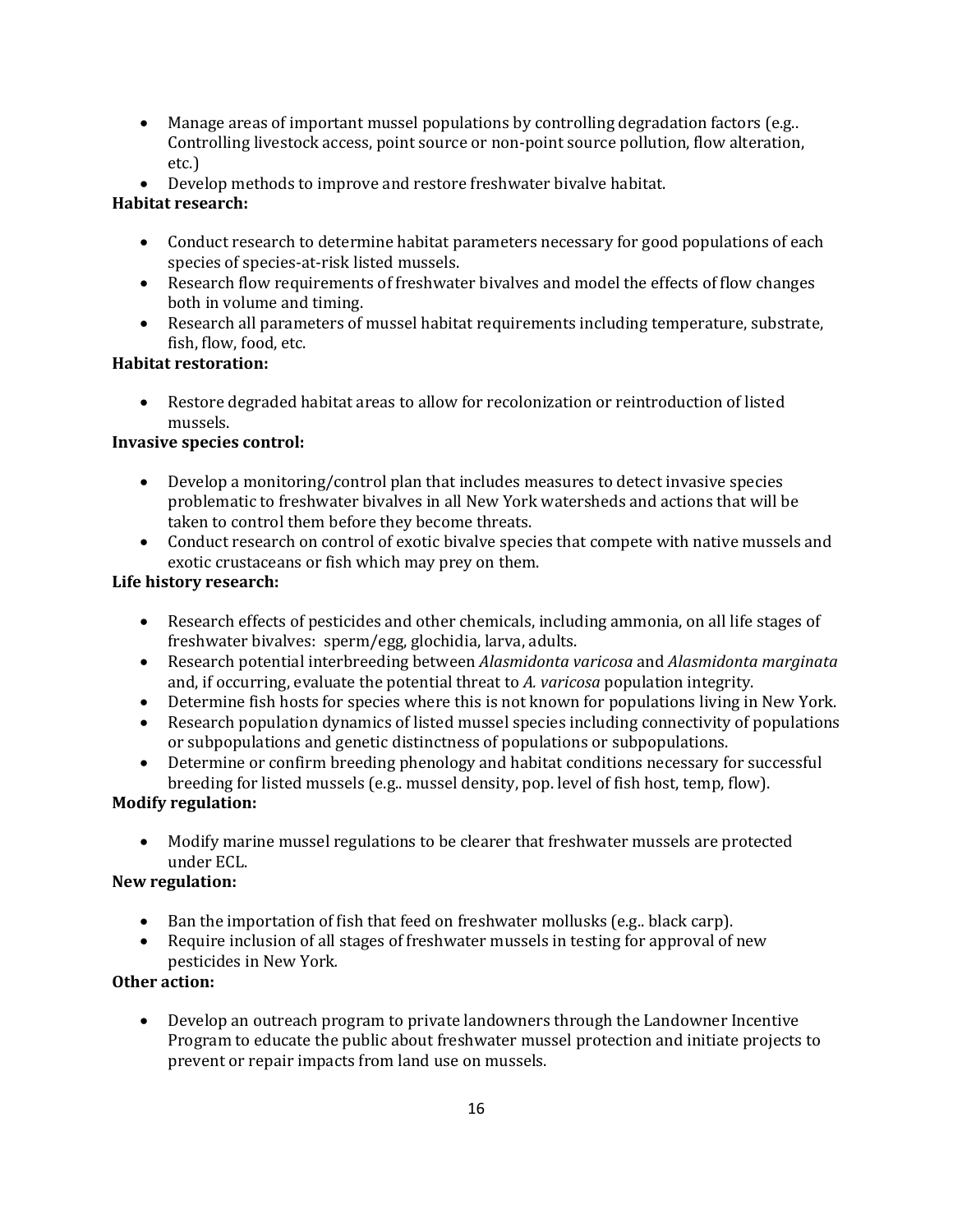- Increase regional permit control of development and highway projects that may impact native mussels.
- Develop standard monitoring/survey protocols for development projects in all watersheds in New York.
- Evaluate threats to mussels in each New York watershed and prioritize areas for actions to address the threats.
- Research the best survey methods both for detection of rare species and evaluation of population status and trends.
- Begin evaluation of members of the family Sphaeridae (fingernail clams) for inclusion into the species at risk list.

# **Population monitoring:**

- Conduct population estimates of species-at-risk listed mussel species in NY
- Conduct surveys to determine distribution of species-at-risk listed mussel species in NY.

# **Regional management plan:**

• Incorporate freshwater mussel goals and objectives into regional water quality and fish management plans and policies.

# **Relocation/reintroduction:**

• Where appropriate, reintroduce listed mussels into appropriate habitat within their historic range.

# **Statewide management plan:**

• Incorporate freshwater mussel goals and objectives into statewide water quality and fish management plans and policies.

# **VII. References**

- Aldridge, D. C. (2000). The impacts of dredging and weed cutting on a population of freshwater mussels (Bivalvia: Unionidae). *Biological Conservation*, *95*(3), 247-257.
- Anderson, K. B., Sparks, R. E., & Paparo, A. A. (1978). Rapid assessment of water quality, using the fingernail clam, *Musculium transversum*: Final Report. University of Illinois, Urbana. 130p.
- Benke, A.C. (1990). A perspective on America's vanishing streams. *Journal of the N. American Benthological Society: 9*: 77-88
- Bringolf, R. B., Cope, W. G., Eads, C. B., Lazaro, P. R., Barnhart, M. C., & Shea, D. (2007). Acute and chronic toxicity of technical‐grade pesticides to glochidia and juveniles of freshwater mussels (unionidae). *Environmental Toxicology and Chemistry*, *26*(10), 2086-2093.
- Bringolf, R. B., Cope, W. G., Barnhart, M. C., Mosher, S., Lazaro, P. R., & Shea, D. (2007). Acute and chronic toxicity of pesticide formulations (atrazine, chlorpyrifos, and permethrin) to glochidia and juveniles of *Lampsilis siliquoidea*. *Environmental Toxicology and Chemistry*, *26*(10), 2101-2107.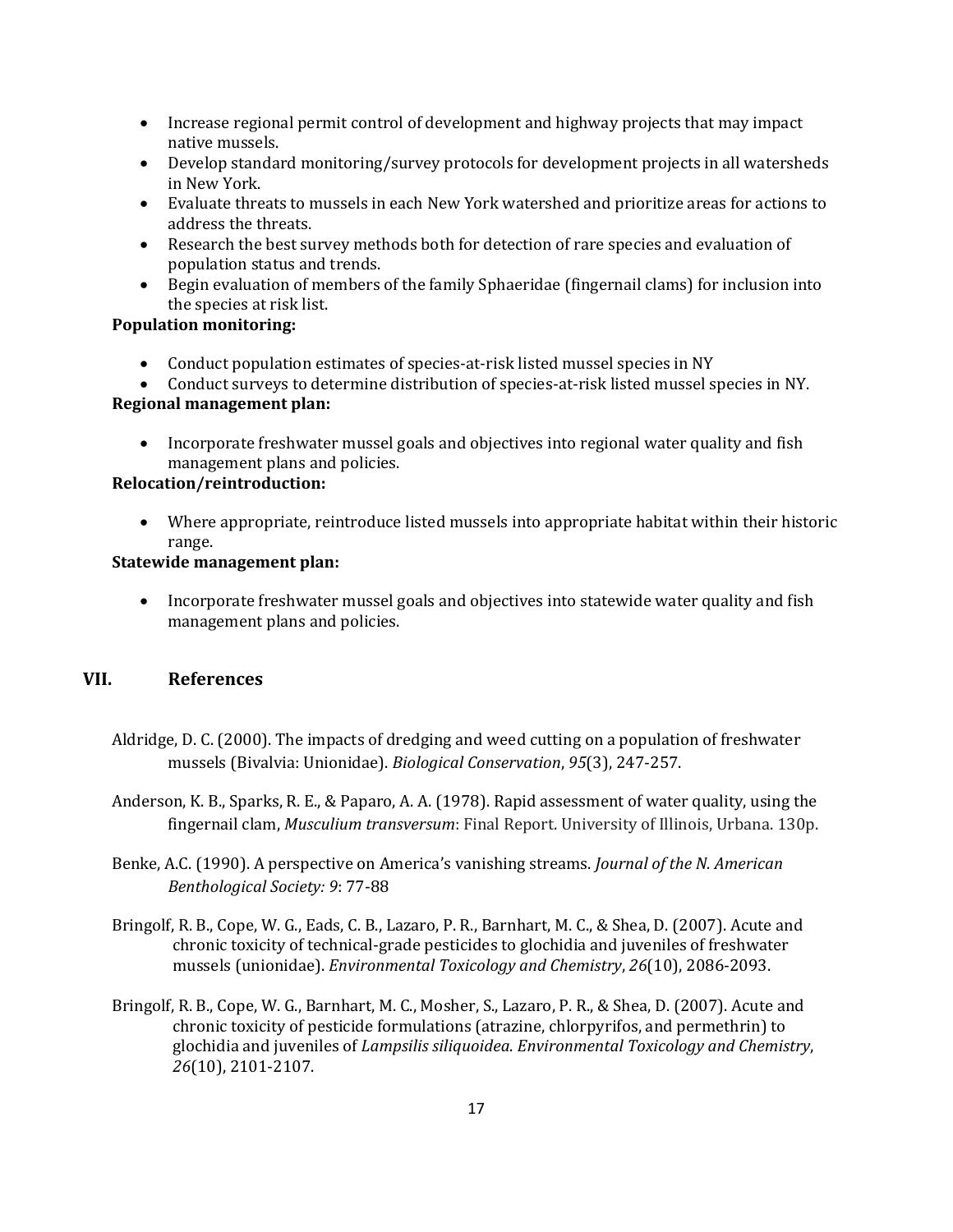- Combined Sewer Overflow (CSO) Outfalls: New York State Department of Environmental Conservation Interactive Maps for Google Maps and Earth. (2013). Retrieved from Department of Environmental Conservation website: <http://www.dec.ny.gov/pubs/42978.html>
- COSEWIC. (2003). COSEWIC assessment and status report on the kidneyshell *Ptychobranchus fasciolaris* in Canada. Ottawa, Canada:Committee on the Status of Endangered Wildlife in Canada.
- Flynn, K., & Spellman, T. (2009). Environmental levels of atrazine decrease spatial aggregation in the freshwater mussel, *Elliptio complanata*. *Ecotoxicology and Environmental Safety*, *72*(4), 1228-1233.
- Gagné, F., Bouchard, B., André, C., Farcy, E., & Fournier, M. (2011). Evidence of feminization in wild *Elliptio complanata* mussels in the receiving waters downstream of a municipal effluent outfall. *Comparative Biochemistry and Physiology Part C: Toxicology & Pharmacology*, *153*(1), 99-106.
- Gillis, P. L. (2012). Cumulative impacts of urban runoff and municipal wastewater effluents on wild freshwater mussels (*Lasmigona costata*). *Science of the Total Environment*, *431*, 348-356.
- Goudraeu, S. E., Neves, R. J., & Sheehan, R. J. (1993). Effects of wastewater treatment plant effluents on freshwater mollusks in the upper Clinch River, Virginia, USA. *Hydrobiologia*, *252*(3), 211- 230.
- Haag, W. R. (2012). *North American freshwater mussels: natural history, ecology, and conservation*. Cambridge University Press.
- Harman, W.N. and P.H. Lord (2010). Susquehanna Freshwater Mussel Surveys, 2008-2010. Final report submitted to New York State Department of Environmental Conservation. SUNY Oneonta. Cooperstown, NY. 24 pp + plus appendix.
- Huebner, J. D., & Pynnönen, K. S. (1992). Viability of glochidia of two species of Anodonta exposed to low pH and selected metals. *Canadian Journal of Zoology*, *70*(12), 2348-2355.
- iMapInvasives (2013) The Nature Conservancy: an online mapping tool for invasive species locations. Available at: *imapinvasives.org*. (Date accessed: [03,06,2013].)
- Keller, A. E., & Zam, S. G. (1991). The acute toxicity of selected metals to the freshwater mussel, *Anodonta imbecilis*. *Environmental Toxicology and Chemistry*, *10*(4), 539-546.
- Liquori, V. M., & Insler, G. D. (1985). Gill parasites of the white perch: Phenologies in the lower Hudson River. *New York Fish and Game Journal*, *32*(1), 71-76.
- Mahar, A.M. and J.A. Landry. (2013). State Wildlife Grants Final Report: Inventory of Freshwater Mussels in New York's Southeast and Southwest Lake Ontario Basins, 2008-2013. New York State Department of Environmental Conservation. Avon, NY. *In progress*.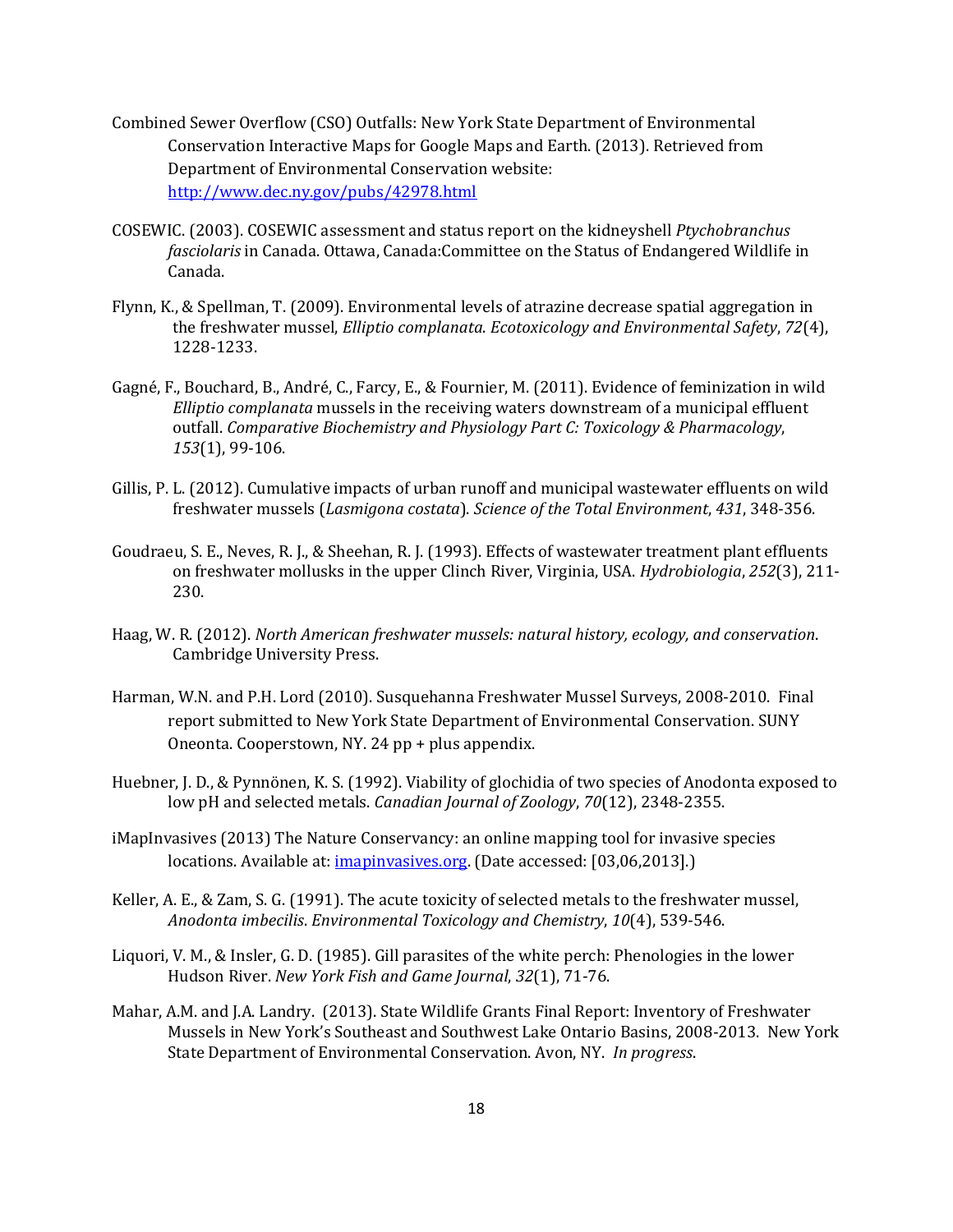- Metcalfe-Smith, J., A. MacKenzie, I. Carmichael, and D. McGoldrick. (2005). Photo Field Guide to the Freshwater Mussels of Ontario. St. Thomas Field Naturalist Club. St. Thomas, ON, 60pp.
- Nalepa, T.F. & Schloesser, D.W. (2012) eds*.* Quagga and Zebra Mussels: Biology, Impacts, and Control*.* (2).
- NatureServe. 2013. NatureServe Explorer: An online encyclopedia of life [web application]. Version 7.1. Natureserve, Arlington, Virginia. Available http://www.natureserve.org/explorer. (Accessed: February 12, 2013).
- Natural Heritage Program Element Occurrences [ARC/INFO coverages] (2013). New York Natural Heritage Program, Albany, NY. Available: NYS Department of Environmental Conservation Master Habitat Data Bank's Data Selector.
- New York State Department of Environmental Conservation. (2006). *New York State Comprehensive Wildlife Conservation Strategy*. Albany, NY: New York State Department of Environmental Conservation.
- New York State Landcover, Version 1. [SDE raster digital data] (2010). National Gap Analysis Program. Moscow, Idaho. Available: NYS Department of Environmental Conservation Master Habitat Data Bank's Data Selector.
- Northeastern Aquatic Habitat Classification System (NAHCS) GIS map for streams and rivers, [vector digital data] (2010). US Environmental Protection Agency, the US Geological Survey, and The Nature Conservancy Eastern Conservation Science. Boston, MA. Available: NYS Department of Environmental Conservation Master Habitat Data Bank's Data Selector.
- Ortmann, A. E. (1919). *Monograph of the Naiades of Pennsylvania.. 8(1)*. Board of Trustees of the Carnegie Institute.
- Pandolfo, T. J., Cope, W. G., Young, G. B., Jones, J. W., Hua, D., & Lingenfelser, S. F. (2012). Acute effects of road salts and associated cyanide compounds on the early life stages of the unionid mussel *Villosa iris*. *Environmental Toxicology and Chemistry*, *31*(8), 1801-1806.
- Parmalee, P.W. & Bogan, A.E. (1998). The Freshwater Mussels of Tennessee. Knoxville, Tennessee. University of Tennessee Press.
- Roley, S.S. 2012. The influence of floodplain restoration on stream ecosystem function in an agricultural landscape. (unpublished doctoral dissertation). University of Notre Dame, Notre Dame, Indiana. Submitted for publishing with Tank, J.L.
- Roley, S. S., J. Tank, and M. A. Williams (2012), Hydrologic connectivity increases denitrification in the hyporheic zone and restored floodplains of an agricultural stream, *J. Geophys. Res.*Spoo, A. (2008). The Pearly Mussels of Pennsylvania. Landisville, Pa. Coachwhip Publications.
- Stansbery, D. H., & King, C. C. (1983). Management of Muskingum River mussel (unionid mollusk) populations. Final Report to the U.S. Department of Commerce, and the Ohio Department of Natural Resources. *Ohio State University Museum of Zoology Reports*. 79 p.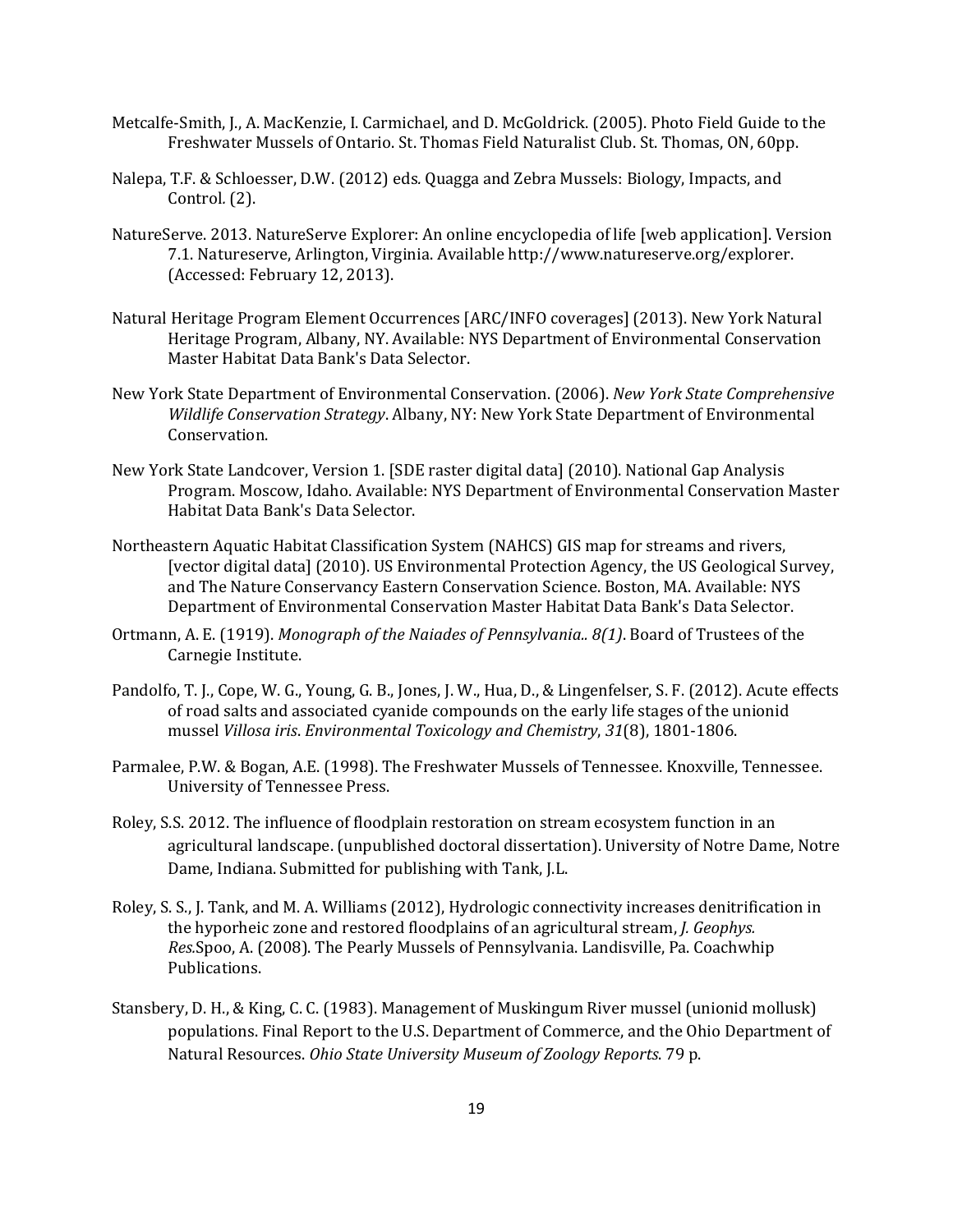- State Pollutant Discharge Elimination System (SPDES) New York State [vector digital data]. (2007). Albany, New York: New York State Department of Environmental Conservation. Available: http://gis.ny.gov/gisdata/inventories/details.cfm?dsid=1010&nysgis=
- Stein, B. A., Kutner, L. S., Hammerson, G. A., Master, L. L., & Morse, L. E. (2000). State of the states: geographic patterns of diversity, rarity, and endemism. *Precious heritage: the status of biodiversity in the United States. Oxford University Press, New York*, 119-158.
- Strayer, D.L. & Jirka, K.J. (1997). The Pearly Mussels of New York State. New York State Museum Memoir (26)
- Strayer,D.L. & Malcom, H. M. (2012). Causes of recruitment failure in freshwater mussel populations in southeastern New York. *Ecological Applications, 22*,1780–1790
- Strayer, D.L. (1983). The effects of surface geology and stream size on freshwater mussel distribution in southeastern Michigan, U.S.A. *Freshwater Biology 13*,253-264.
- The Nature Conservancy (2009). Freshwater Mussel (Unionidae) Distributions, Catches, and Measures of their Viability across the Catches, and Measures of their Viability across the Allegheny River Basin in New York. Report submitted New York State Department of Environmental Conservation. The Nature Conservancy, Central & Western NY Chapter. Rochester, NY. 63 pp.
- U.S. Fish and Wildlife Service. 1994. Clubshell *(Pleurobema clava)* and Northern Riffleshell *(Epioblasma tondosa rangiana)* Recovery Plan. Hadley, Massachusetts. 68 pp.
- Vaughn, C. C. and Taylor, C. M. (1999), Impoundments and the Decline of Freshwater Mussels: a Case Study of an Extinction Gradient. *Conservation Biology*, 13: 912–920
- Wang, N., Mebane, C. A., Kunz, J. L., Ingersoll, C. G., Brumbaugh, W. G., Santore, R. C., ... & Arnold, W. (2011). Influence of dissolved organic carbon on toxicity of copper to a unionid mussel (*Villosa iris*) and a cladoceran (*Ceriodaphnia dubia*) in acute and chronic water exposures. *Environmental Toxicology and Chemistry*, *30*(9), 2115-2125.
- Watters, G. T., Hoggarth, M. A., & Stansbery, D. H. (2009). The freshwater mussels of Ohio. Columbus, Ohio State University Press.
- White, E.L., J.J. Schmid, T.G. Howard, M.D. Schlesinger, and A.L. Feldmann. 2011. New York State freshwater conservation blueprint project, phases I and II: Freshwater systems, species, and viability metrics. New York Natural Heritage Program, The Nature Conservancy. Albany, NY. 85 pp. plus appendix.
- Wildenberg, A. (2012, August). Mussel Community Response to Wastewater Effluent in a Midwestern River. In *AFS 142nd Annual Meeting*. AFS.
- Williams, J.D., M.L. Warren, K.S. Cummings, J.L .Harris & R.J. Neves. 1993. Conservation status of freshwater mussels of the United States and Canada. Fisheries. 18(9):6-22.